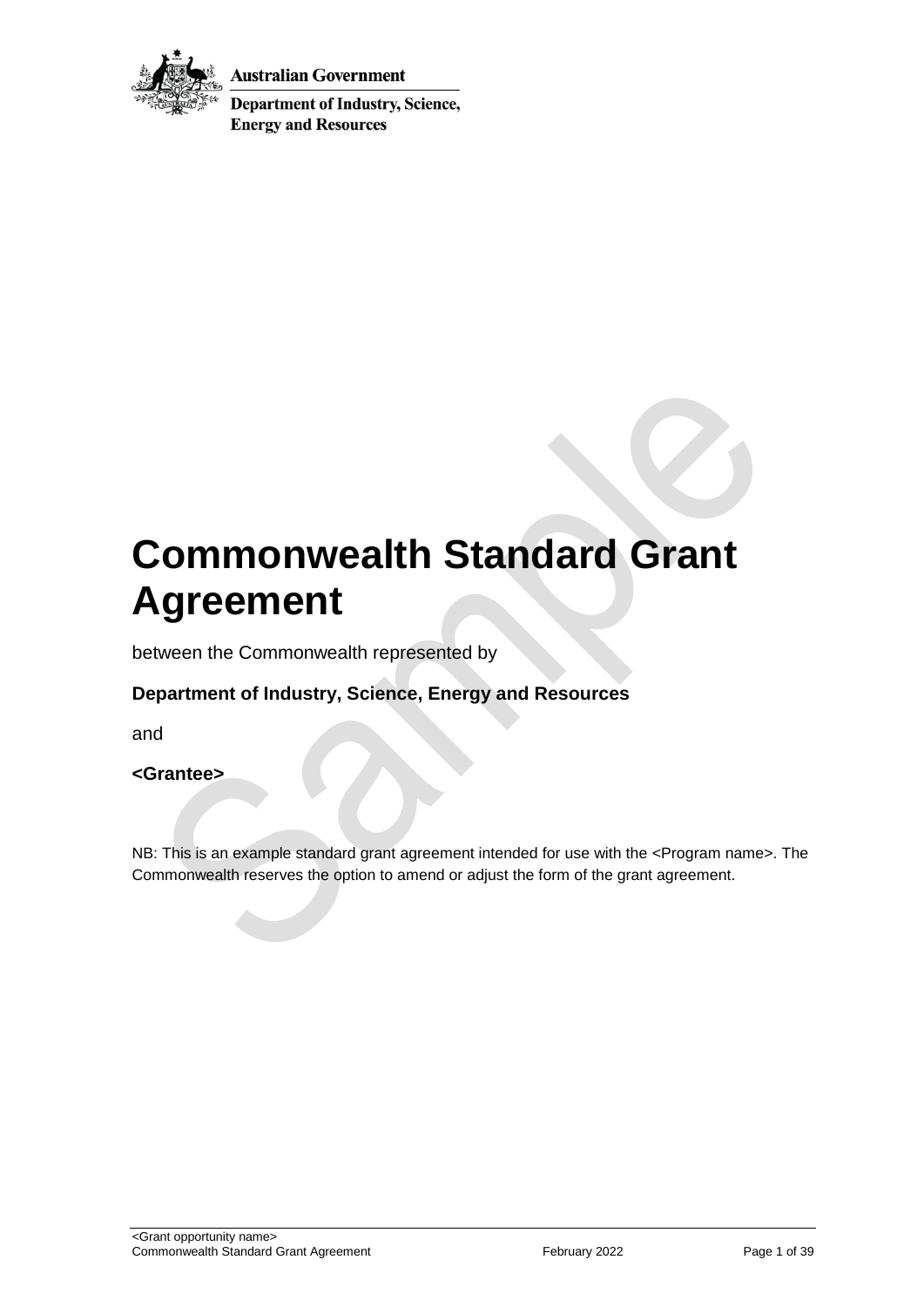# **Contents**

| Α. |  |  |  |  |
|----|--|--|--|--|
| В. |  |  |  |  |
| C. |  |  |  |  |
| D. |  |  |  |  |
| Е. |  |  |  |  |
| F. |  |  |  |  |
| G. |  |  |  |  |
|    |  |  |  |  |
|    |  |  |  |  |
|    |  |  |  |  |
|    |  |  |  |  |
|    |  |  |  |  |
|    |  |  |  |  |
|    |  |  |  |  |
|    |  |  |  |  |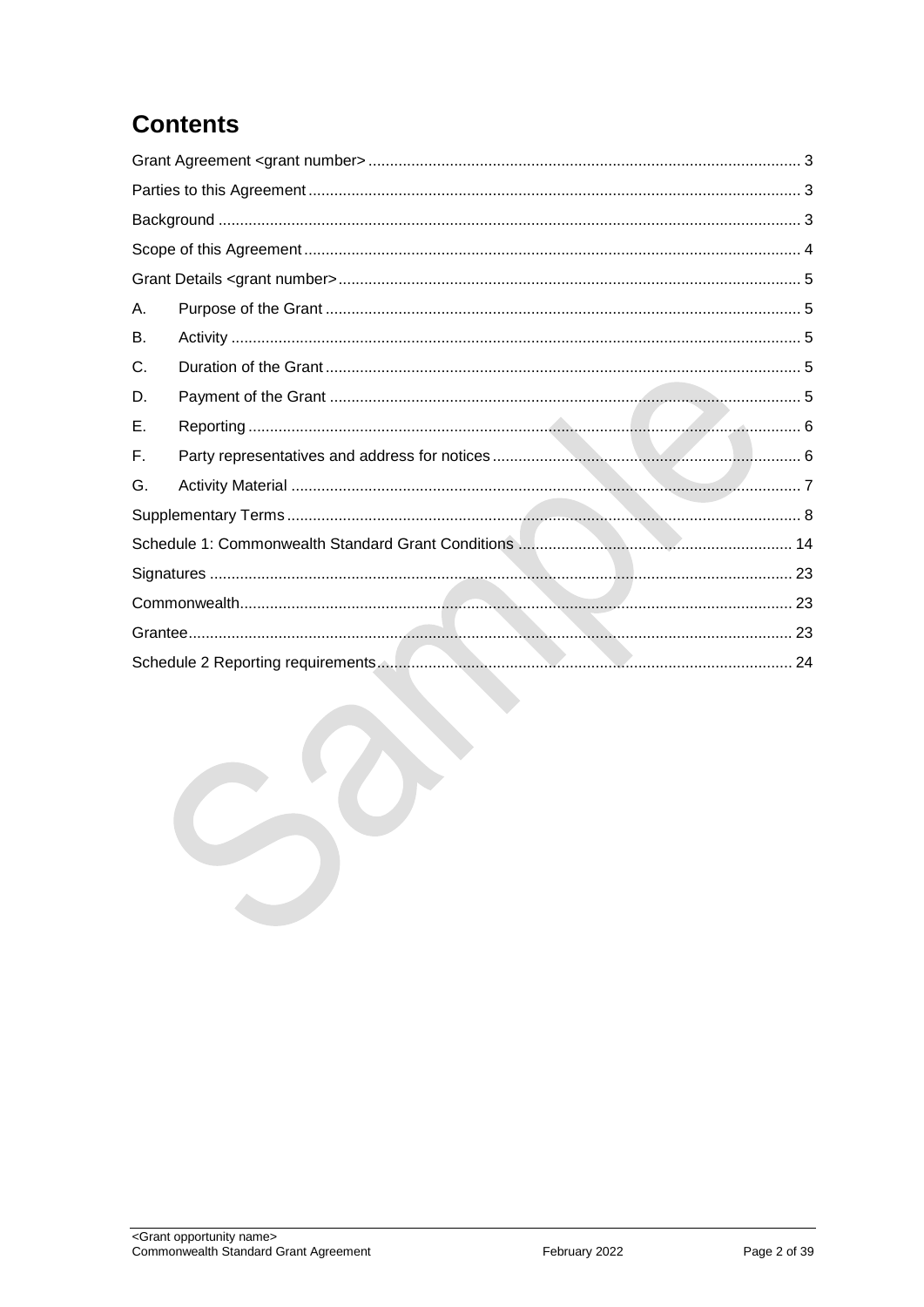# <span id="page-2-0"></span>**Grant Agreement <grant number>**

Once completed, this document, together with the Grant Details and the Commonwealth Standard Grant Conditions (Schedule 1), forms an Agreement between the Commonwealth and the Grantee.

# <span id="page-2-1"></span>Parties to this Agreement

### The Grantee

| Full legal name of Grantee                                                                  | <entity name=""></entity>                                                                          |
|---------------------------------------------------------------------------------------------|----------------------------------------------------------------------------------------------------|
| Legal entity type (e.g. individual, incorporated<br>association, company, partnership, etc) | <abr entity="" type=""></abr>                                                                      |
| Trading or business name                                                                    | <trading name=""></trading>                                                                        |
| Any relevant licence, registration or provider<br>number                                    | Not applicable                                                                                     |
| Australian Business Number (ABN) or other<br>entity identifiers                             | $<$ ABN $>$                                                                                        |
| Australian Company Number (ACN)                                                             | $<$ ACN $>$                                                                                        |
| Registered for Goods and Services Tax (GST)?                                                | <gst +="" if="" statement="" status=""></gst>                                                      |
| Date from which GST registration was effective?                                             | <gst date="" registered=""></gst>                                                                  |
| Registered office address                                                                   | <abr address="" registered=""></abr>                                                               |
|                                                                                             | <city> <state> <postcode></postcode></state></city>                                                |
| Relevant business place                                                                     | <business address="" street=""><br/><city> <state> <postcode></postcode></state></city></business> |

### The Commonwealth

The Commonwealth of Australia represented by the Department of Industry, Science, Energy and Resources of 10 Binara Street CANBERRA ACT 2600 ABN 74 599 608 295

The Department of Industry, Science, Energy and Resources will manage the Agreement on behalf of the Department of Infrastructure, Transport, Regional Development and Communications.

# <span id="page-2-2"></span>**Background**

The Commonwealth has agreed to enter this Agreement under which the Commonwealth will provide the Grantee with a Grant for the purpose of assisting the Grantee to undertake the associated Activity.

The Grantee agrees to use the Grant and undertake the Activity in accordance with this Agreement and the relevant Grant Details.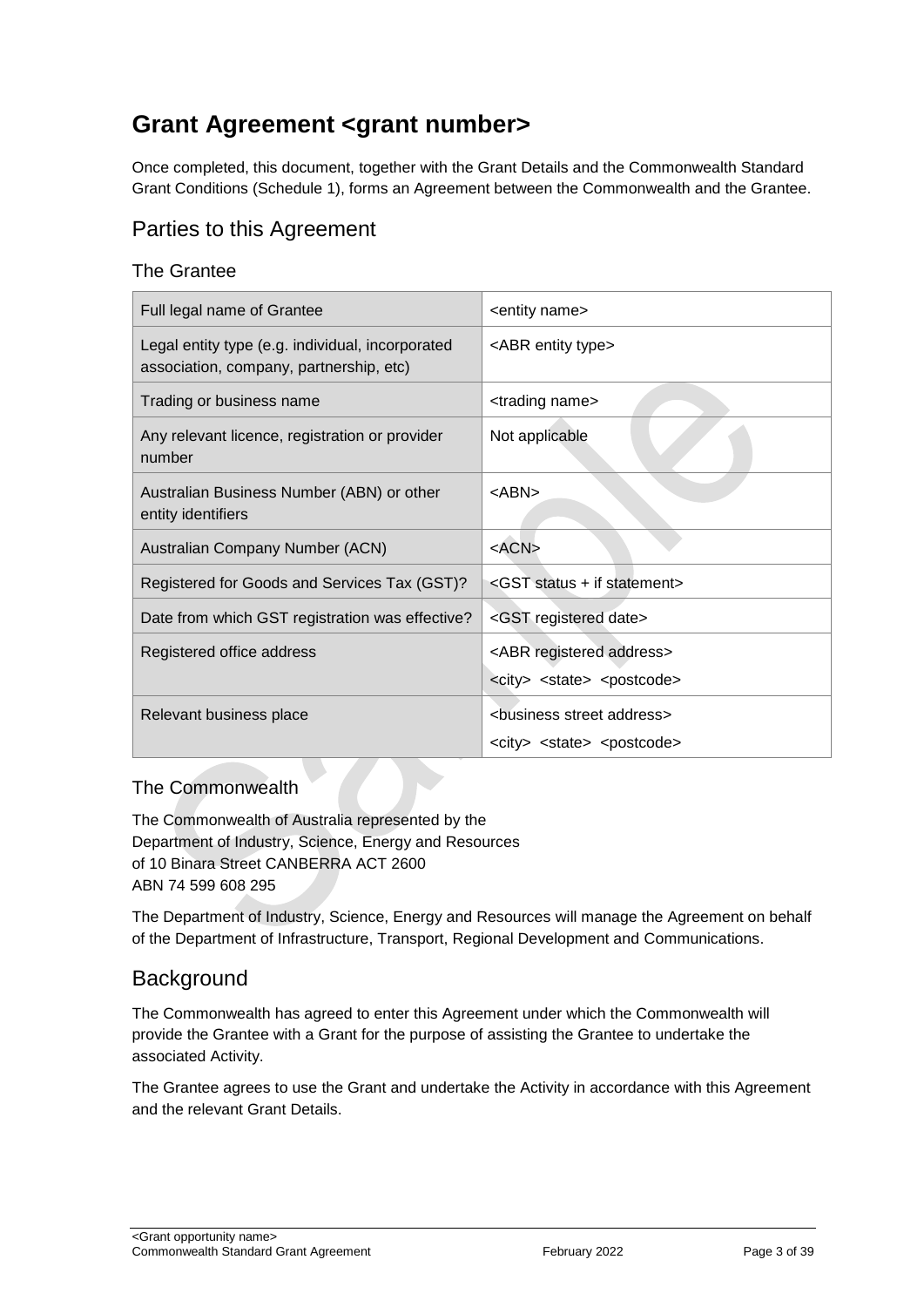# <span id="page-3-0"></span>Scope of this Agreement

This Agreement comprises:

- (a) this document;
- (b) the Supplementary Terms (if any);
- (c) the Standard Grant Conditions (Schedule 1);
- (d) the Grant Details;
- (e) any other document referenced or incorporated in the Grant Details.

If there is any ambiguity or inconsistency between the documents comprising this Agreement in relation to a Grant, the document appearing higher in the list will have precedence to the extent of the ambiguity or inconsistency.

This Agreement represents the Parties' entire agreement in relation to the Grant provided under it and the relevant Activity and supersedes all prior representations, communications, agreements, statements and understandings, whether oral or in writing.

Certain information contained in or provided under this Agreement may be used for public reporting purposes.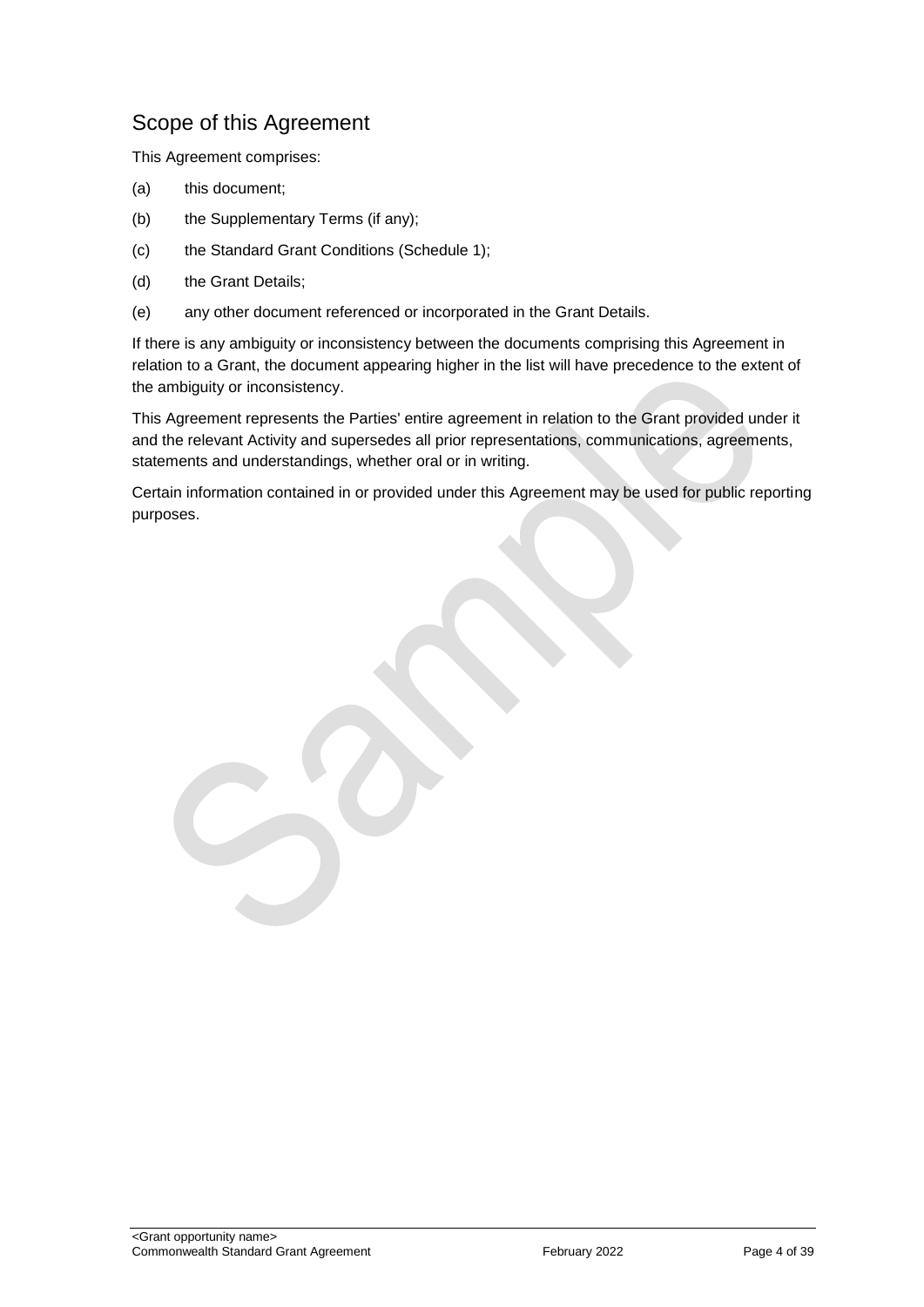# <span id="page-4-0"></span>**Grant Details <grant number>**

# <span id="page-4-1"></span>A. Purpose of the Grant

The Grant is being provided as part of the <grant opportunity name> grant opportunity.

<Grant opportunity objectives>

<Grant opportunity outcomes>

### <span id="page-4-2"></span>B. Activity

The Activity is made up of the Grantee's project and all eligible project activities as specified in these Grant Details.

Project title

<project title>

### Project scope and description

<detailed project description>

### Project outcomes

<project outcomes>

In undertaking the Activity, the Grantee must comply with the requirements of the grant opportunity guidelines (as in force at the time of application).

The Grantee must notify the Commonwealth about events relating to the project and provide an opportunity for the Minister or their representative to attend.

# <span id="page-4-3"></span>C. Duration of the Grant

The Activity starts on <project start date> and ends on <project end date>, which is the **Activity Completion Date**.

The Agreement ends on <agreement end date> which is the **Agreement End Date**.

### Activity Schedule

In undertaking the Activity, the Grantee will meet the following milestones by the due dates.

| Milestone<br>number | Milestone name and description         | Due date                |
|---------------------|----------------------------------------|-------------------------|
| $<$ No $>$          | <milestone name=""></milestone>        | <dd mm="" yyyy=""></dd> |
|                     | <milestone description=""></milestone> |                         |

# <span id="page-4-4"></span>D. Payment of the Grant

The total amount of the Grant is <grant amount> (plus GST if applicable).

The Grant will be provided at up to <grant percentage> per cent of eligible expenditure as defined in the grant opportunity guidelines subject to availability of Program funds.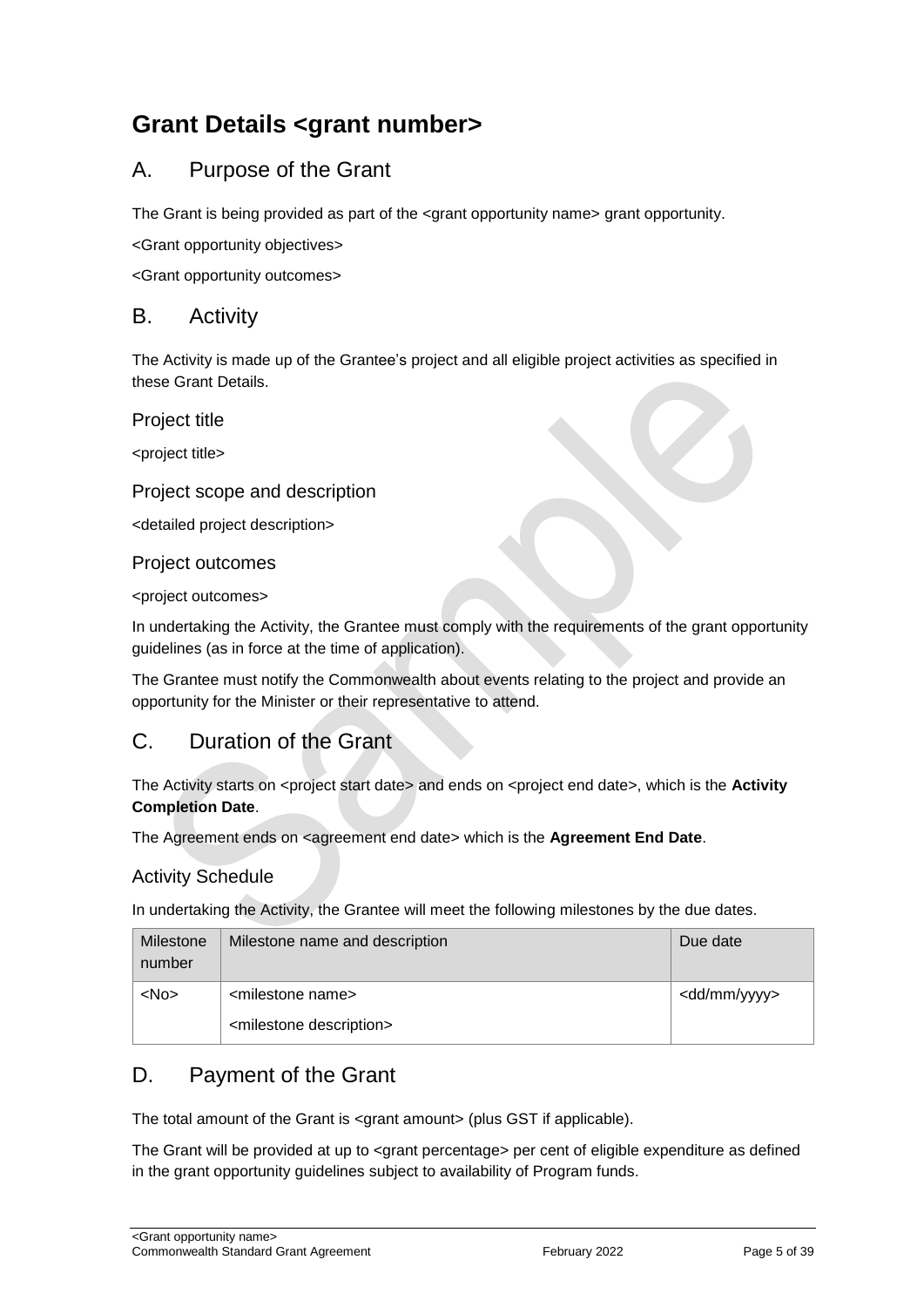The Grant will be paid in accordance with clause [ST2.](#page-7-1)

The Grant will be paid according to the following schedule. Payments are subject to satisfactory progress on the project and compliance by the Grantee with its obligations under this Agreement.

| Payment event                  | Payment amount<br>(GST excl)       | Anticipated payment<br>date |
|--------------------------------|------------------------------------|-----------------------------|
| <payment trigger=""></payment> | <insert amount=""></insert>        | <insert date=""></insert>   |
| <payment trigger=""></payment> | <insert amount=""></insert>        | <insert date=""></insert>   |
| Total                          | <total amount="" grant=""></total> |                             |

### Invoicing

The Grantee agrees to allow the Commonwealth to issue it with a Recipient Created Tax Invoice (RCTI) for any taxable supplies it makes in relation to the Activity.

# <span id="page-5-0"></span>E. Reporting

The Grantee agrees to provide the following reports to the Commonwealth representative in accordance with the reporting requirements (Schedule 2).

### <reporting table>

During the Agreement period, the Commonwealth may ask the Grantee for ad-hoc reports on the project. The Grantee must provide these reports in the timeframes notified by the Commonwealth.

# <span id="page-5-1"></span>F. Party representatives and address for notices

### Grantee's representative and address

| Grantee's representative<br>name | <primary contact="" name=""></primary>     |  |  |
|----------------------------------|--------------------------------------------|--|--|
| <b>Position</b>                  | <primary contact="" position=""></primary> |  |  |
| Address                          | <primary address="" contact=""></primary>  |  |  |
| Business hours telephone         | <phone number=""></phone>                  |  |  |
| Mobile                           | <mobile phone=""></mobile>                 |  |  |
| Email                            | <email address=""></email>                 |  |  |

### Commonwealth representative and address

| Name of representative | $\leq$ CSM name $\geq$  |
|------------------------|-------------------------|
| <b>Position</b>        | <csm position=""></csm> |
| Postal address         | GPO Box 2013            |
|                        | CANBERRA ACT 2601       |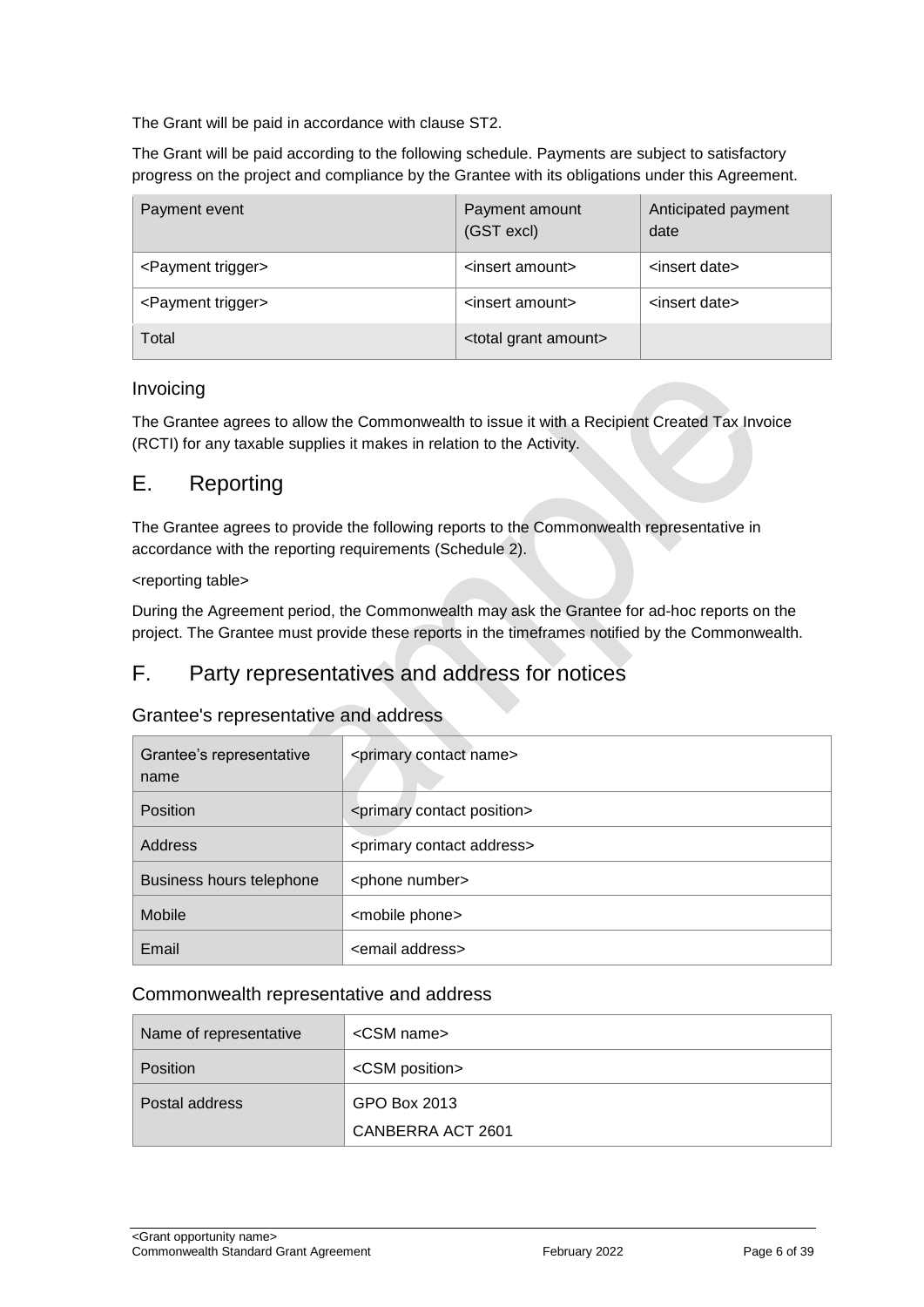| Physical address         | <csm address="" physical=""></csm>      |
|--------------------------|-----------------------------------------|
|                          | If blank                                |
|                          | 10 Binara Street                        |
|                          | CANBERRA ACT 2600                       |
| Business hours telephone | <csm phone=""></csm>                    |
| Email                    | <program address="" email=""></program> |

The Parties' representatives will be responsible for liaison and the day-to-day management of the Grant, as well as accepting and issuing any written notices in relation to the Grant.

# <span id="page-6-0"></span>G. Activity Material

Not applicable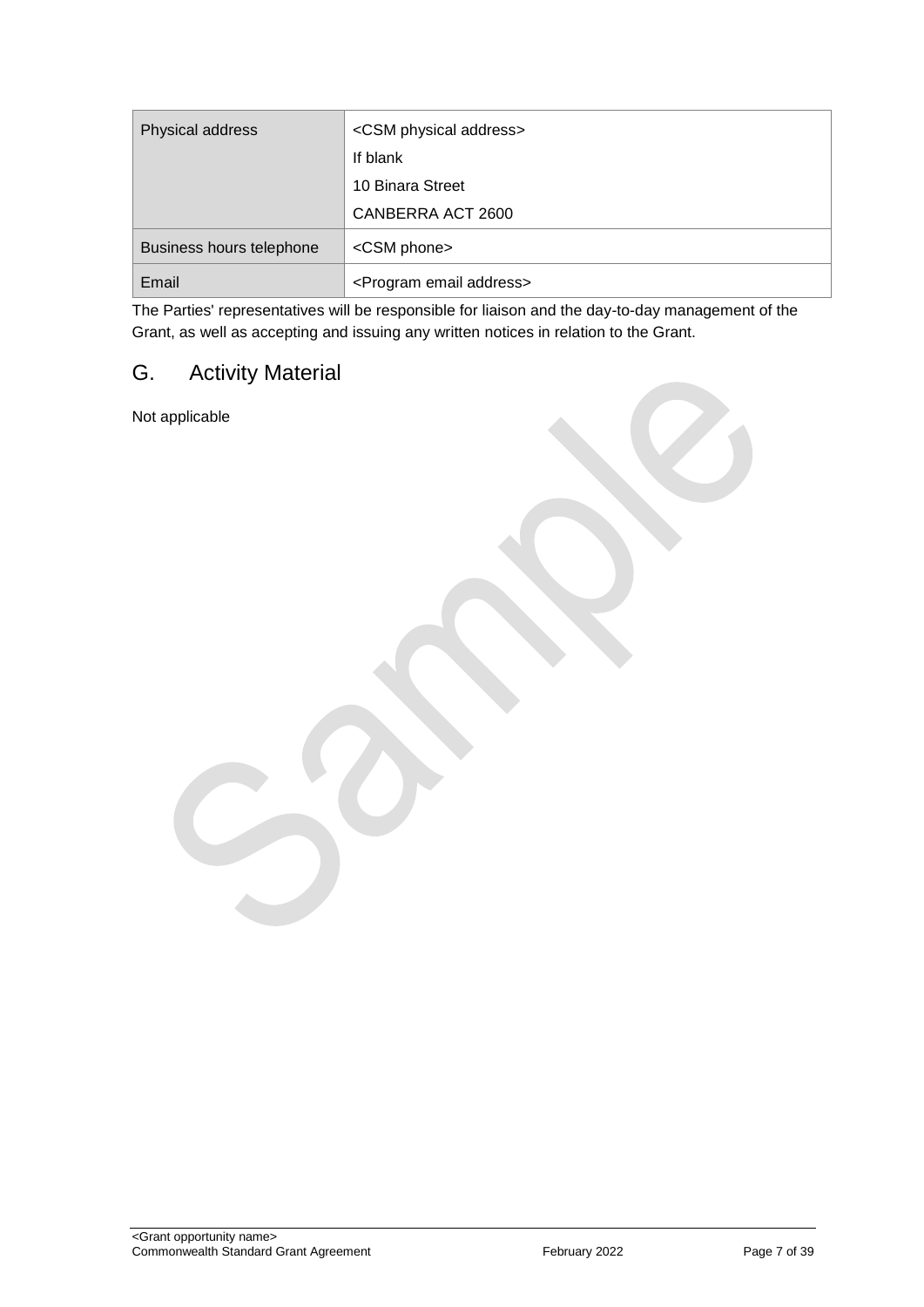# <span id="page-7-0"></span>**Supplementary Terms**

# ST1. Other Contributions

ST1.1 In this Agreement, Other Contributions means the financial or in-kind contributions other than the Grant set out in the following table:

| Contributor                                                                       | Nature of Contribution                                                                                    | Amount (GST<br>exclusive)                       | Timing                                                                                          |
|-----------------------------------------------------------------------------------|-----------------------------------------------------------------------------------------------------------|-------------------------------------------------|-------------------------------------------------------------------------------------------------|
| Grantee                                                                           | < insert description of contribution,<br>e.g., cash, access to equipment,<br>secondment of personnel etc> | \$ <insert amount=""></insert>                  | <project date="" end=""></project>                                                              |
| <name of="" third<br="">party providing<br/>the Other<br/>Contribution&gt;</name> | insert description of contribution,<br>e.g., cash, access to equipment,<br>secondment of personnel etc>   | \$ <insert amount=""></insert>                  | <insert date="" or<br="">Milestone to which<br/>the Other<br/>Contribution relates&gt;</insert> |
| Total                                                                             |                                                                                                           | \$ <total other<br="">contributions&gt;</total> |                                                                                                 |

ST1.2 The Grantee agrees to provide, or to ensure the provision of, the Other Contributions and to use them to undertake the Activity. If the Other Contributions are not provided in accordance with this clause, then the Commonwealth may:

- (a) suspend payment of the Grant until the Other Contributions are provided; or
- (b) terminate this Agreement in accordance with clause 19 of this Agreement.

# <span id="page-7-1"></span>ST2. Activity Budget

ST2.1 In this Agreement, Appropriation means money drawn from the Consolidated Revenue Fund.

ST2.2 The Grantee agrees to use the Grant and any Other Contributions and undertake the Activity consistently with the Activity Budget in the following table:

### <budget table>

Figures in the above table are GST inclusive amounts less GST credits that can be claimed in relation to the expenditure.

ST2.3 Subject to sufficient appropriation being available, the Grant will be paid up to the Annual Capped Amounts over the financial years specified in the following table.

### **Annual Capped Amounts**

| Financial year                                     | Annual capped amount (GST excl)       |
|----------------------------------------------------|---------------------------------------|
| <lnsert financial="" year:="" yyyy-yy=""></lnsert> | \$ <amount></amount>                  |
| <lnsert financial="" year:="" yyyy-yy=""></lnsert> | \$ <amount></amount>                  |
| <lnsert financial="" year:="" yyyy-yy=""></lnsert> | \$ <amount></amount>                  |
| <lnsert financial="" year:="" yyyy-yy=""></lnsert> | \$ <amount></amount>                  |
| Total                                              | \$ <total amount="" grant=""></total> |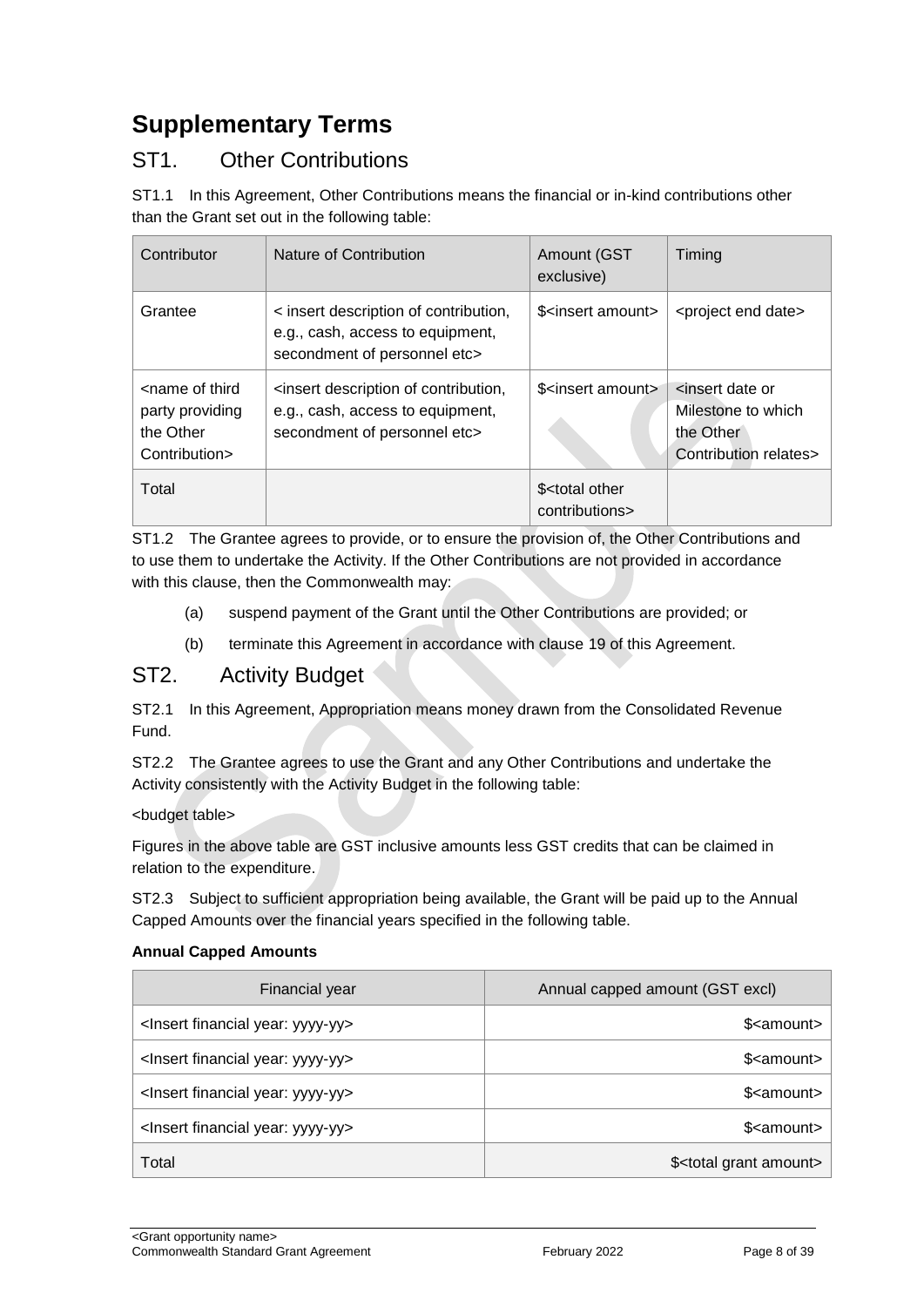ST2.4 The Commonwealth is not required to make a payment if it would result in the amount paid in a financial year exceeding the Annual Capped Amount for that financial year specified in the table under clause ST2.3.

ST2.5 In accordance with the Activity Budget under clause ST2.2, the Annual Capped Amounts may not be exceeded unless the Commonwealth specifically approves an increase of that amount under clause ST2.8.

ST2.6 Subject to this clause, the Grantee may reallocate expenditure in respect of categories of expenditure in the Activity Budget, provided it does not materially change the Activity, any Milestone(s) set out in this Agreement, or cause the Grantee to be in breach of any of its obligations under this Agreement.

ST2.7 The Grantee must give the Commonwealth:

- (a) at any time the Grantee wishes to request a variation to any one or more of the Annual Capped Amounts; or
- (b) if otherwise requested by the Commonwealth,

a revised Activity Budget in a form acceptable to the Commonwealth. The revised Activity Budget must clearly identify any proposed changes, including of any proposed changes to the Annual Capped Amounts, and explain the reasons for the proposed changes.

ST2.8 The Commonwealth may, at its discretion, approve or reject a revised Activity Budget provided under clause ST2.7 and/or any proposed changes to the Annual Capped Amounts. The Commonwealth's approval may be granted subject to conditions.

ST2.9 If a revised Activity Budget and any proposed changes to the Annual Capped Amounts are approved by the Commonwealth, then it will become the Activity Budget and, if relevant, the Annual Capped Amounts will be adjusted accordingly.

# ST3. Intellectual property in Activity Material

Not applicable

# ST4. Access/monitoring/inspection

ST4.1 The Grantee agrees to give the Commonwealth, or any persons authorised in writing by the Commonwealth:

- (a) access to premises where the Activity is being performed and/or where Material relating to the Activity is kept within the time period specified in a Commonwealth notice; and
- (b) permission to inspect and take copies of any Material relevant to the Activity.

ST4.2 The Auditor-General and any Information Officer under the *Australian Information Commissioner Act 2010* (Cth) (including their delegates) are persons authorised for the purposes of clause ST4.1.

ST4.3 This clause ST4 does not detract from the statutory powers of the Auditor-General or an Information Officer (including their delegates).

# ST5. Equipment and Assets

Not applicable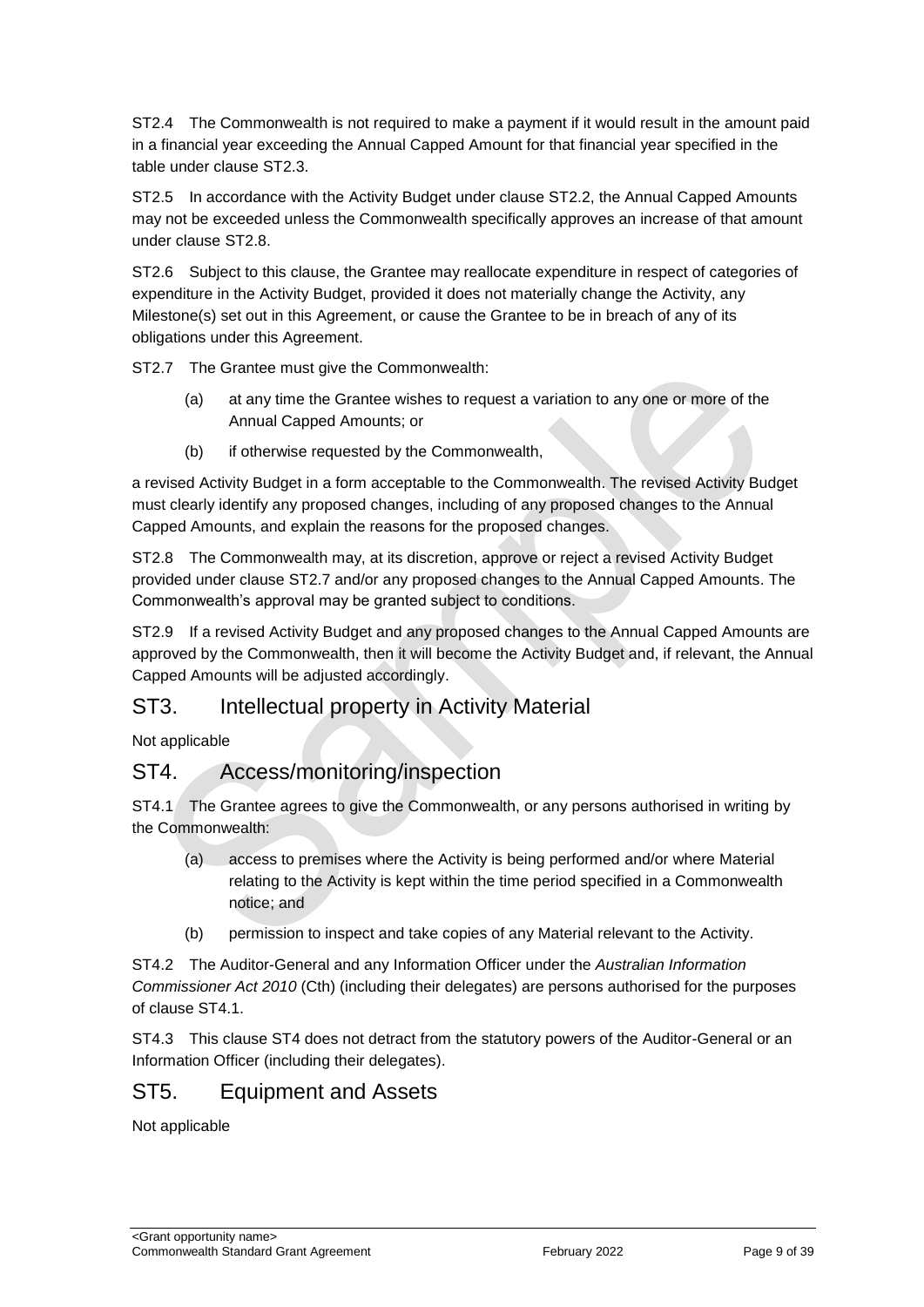# ST6. Specified Personnel

Not applicable

ST7. Relevant qualifications, licences, permits, approvals or skills Not applicable

ST8. Vulnerable Persons

Not applicable

ST9. Child safety

Not applicable

ST10. Commonwealth Material, facilities and assistance

Not applicable

ST11. Jurisdiction

ST11.1 This Agreement is governed by the law of the Australian Capital Territory.

### ST12. Grantee trustee of trust (if applicable)

ST12.1 In this Agreement, **Trust** means the trust specified in the Parties to the Agreement section of this Agreement.

ST12.2 The Grantee warrants that:

- (a) it is the sole trustee of the Trust; and
- (b) it has full and valid power and authority to enter into this Agreement and perform the obligations under it on behalf of the Trust; and
- (c) it has entered into this Agreement for the proper administration of the Trust; and
- (d) all necessary resolutions, consents, approvals and procedures have been obtained or duly satisfied to enter into this Agreement and perform the obligations under it; and
- (e) it has the right to be indemnified out of the assets of the Trust for all liabilities incurred by it under this Agreement.

# ST13. Fraud

ST13.1 In this Agreement, Fraud means dishonestly obtaining a benefit, or causing a loss, by deception or other means, and includes alleged, attempted, suspected or detected fraud.

ST13.2 The Grantee must ensure its personnel and subcontractors do not engage in any Fraud in relation to the Activity.

ST13.3 If the Grantee becomes aware of:

- (a) any Fraud in relation to the performance of the Activity; or
- (b) any other Fraud that has had or may have an effect on the performance of the Activity;

then it must within 5 business days report the matter to the Commonwealth and all appropriate law enforcement and regulatory agencies.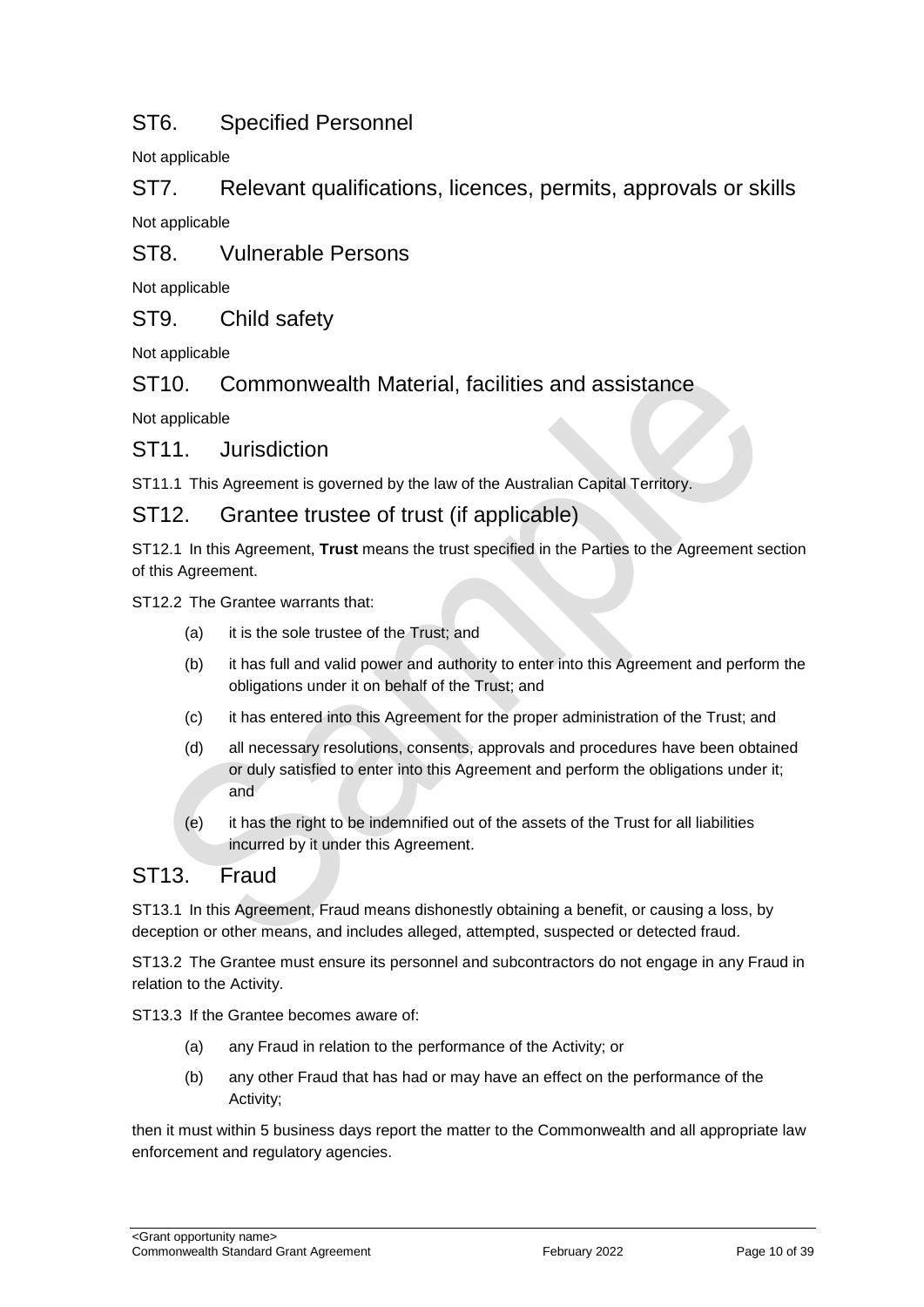ST13.4 The Grantee must, at its own cost, investigate any Fraud referred to in clause ST13.3 in accordance with the Australian Government Investigations Standards available at [www.ag.gov.au.](http://www.ag.gov.au/)

ST13.5 The Commonwealth may, at its discretion, investigate any Fraud in relation to the Activity. The Grantee agrees to co-operate and provide all reasonable assistance at its own cost with any such investigation.

ST13.6 This clause survives the termination or expiry of the Agreement.

# ST14. Prohibited dealings

Not applicable

# ST15. Anti-corruption

ST15.1 In this Agreement:

**Illegal or Corrupt Practice** means directly or indirectly:

- (a) making or causing to be made, any offer, gift, payment, consideration or benefit of any kind to any party, or
- (b) receiving or seeking to receive, any offer, gift, payment, consideration or benefit of any kind from any party, as an inducement or reward in relation to the performance of the Activity, which would or could be construed as an illegal or corrupt practice;

ST15.2 The Grantee warrants that the Grantee, its officers, employees, contractors, agents and any other individual or entity involved in carrying out the Activity have not, engaged in an Illegal or Corrupt Practice.

ST15.3 The Grantee agrees not to, and to take all reasonable steps to ensure that its officers, employees, contractors, agents and any other individual or entity involved in carrying out the Activity do not:

- (a) engage in an Illegal or Corrupt Practice; or
- (b) engage in any practice that could constitute the offence of bribing a foreign public official contained in section 70.2 of the Criminal Code Act 1995 (Cth).

ST15.4 The Grantee agrees to inform the Commonwealth within five business days if the Grantee becomes aware of any activity as described in ST15.3 in relation to the performance of the Activity.

# ST16. Step-in rights

Not applicable

### ST17. Grant administrator

Not applicable

# ST18. Management Adviser

Not applicable

### ST19. Indemnities

ST19.1 The Grantee indemnifies the Commonwealth, its officers, employees and contractors against any claim, loss or damage arising in connection with the Activity.

ST19.2 The Grantee's obligation to indemnify the Commonwealth will reduce proportionally to the extent any act or omission involving fault on the part of the Commonwealth contributed to the claim, loss or damage.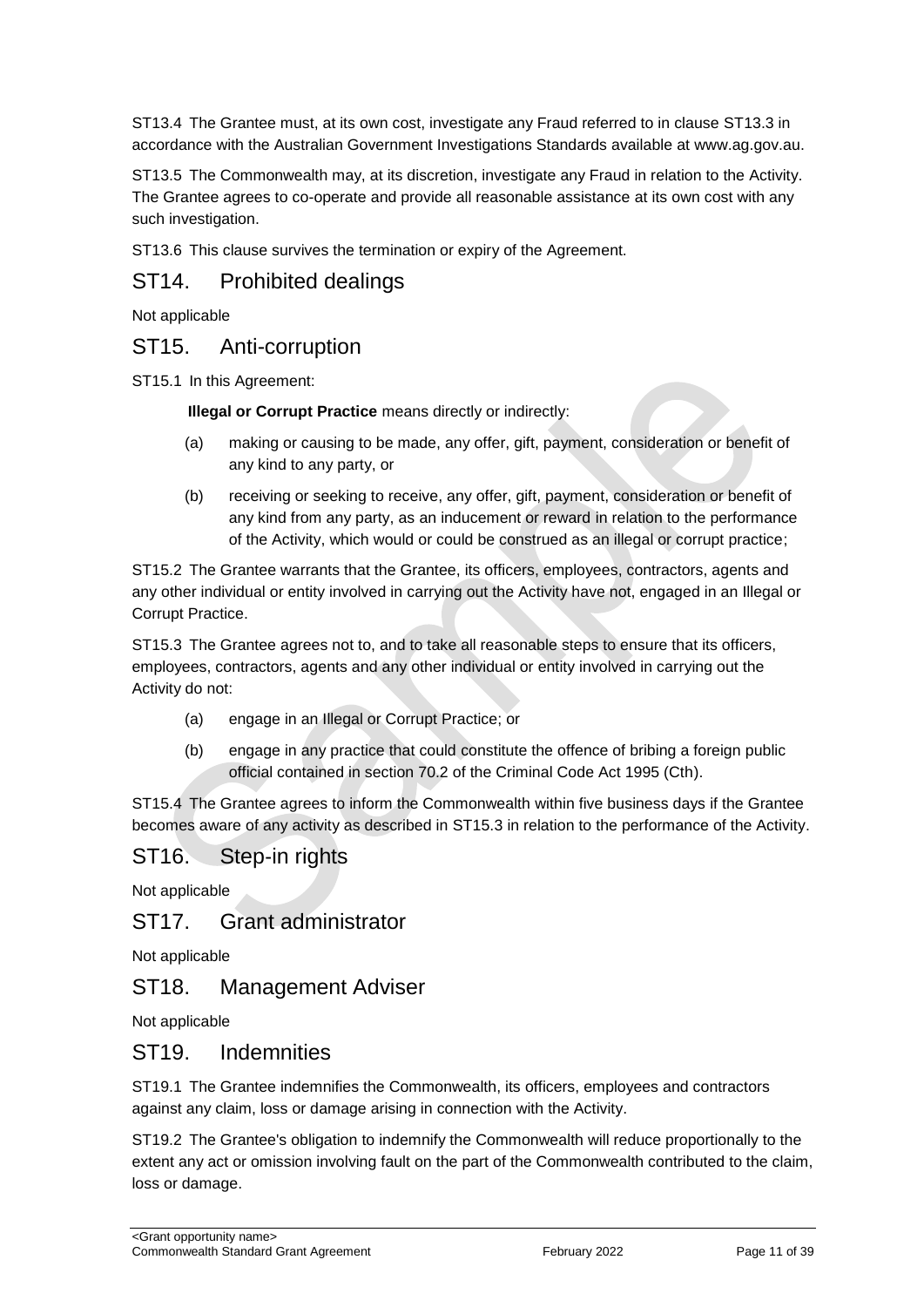# ST20. Compliance with Legislation and policies

ST20.1 In this Agreement:

**Legislation** means a provision of a statute or subordinate legislation of the Commonwealth, or of a State, Territory or local authority.

ST20.2 The Grantee agrees to comply with all Legislation applicable to its performance of this Agreement.

ST20.3 The Grantee agrees, in carrying out its obligations under this Agreement, to comply with any of the Commonwealth's policies as notified, referred or made available by the Commonwealth to the Grantee (including by reference to an internet site).

ST20.4 In carrying out the Activity, the Grantee must comply with the following applicable policies/laws:

- (a) All State, Territory or Commonwealth law relating to the employment or engagement of people who work or volunteer with children in relation to the Activity including mandatory reporting and working with children checks however described and, if requested, provide the Commonwealth, at the Grantee's cost, with an annual statement of compliance with these requirements in such form as may be specified by the Commonwealth
- (b) the Telecommunications Act 1997
- (c) the Radiocommunications Act 1992
- (d) The Australian Government's 2018 5G security guidance to Australian carriers and the Telecommunications and Other Legislation Amendment Act 2017 (also known as the Telecommunications Sector Security Reforms)
- (e) Regulation and standards developed by the Australian Radiation Protection and Nuclear Safety Agency (ARPANSA) that set out safe exposure limits to radiofrequency electromagnetic energy (EME).

# ST21. Work health and safety

ST21.1 The Grantee agrees to ensure that it complies at all times with all applicable work health and safety legislative and regulatory requirements and any additional work health and safety requirements set out in the Grant Details.

ST21.2 If requested by the Commonwealth, the Grantee agrees to provide copies of its work health and safety management plans and processes and such other details of the arrangements it has in place to meet the requirements referred to in clause ST21.1.

ST21.3 When using the Commonwealth's premises or facilities, the Grantee agrees to comply with all reasonable directions and procedures relating to work health and safety and security in effect at those premises or facilities, as notified by the Commonwealth or as might reasonably be inferred from the use to which the premises or facilities are being put.

# ST22. Transition

Not applicable

# ST23. Corporate Governance

ST23.1 In this Agreement:

**Constitution** means (depending on the context):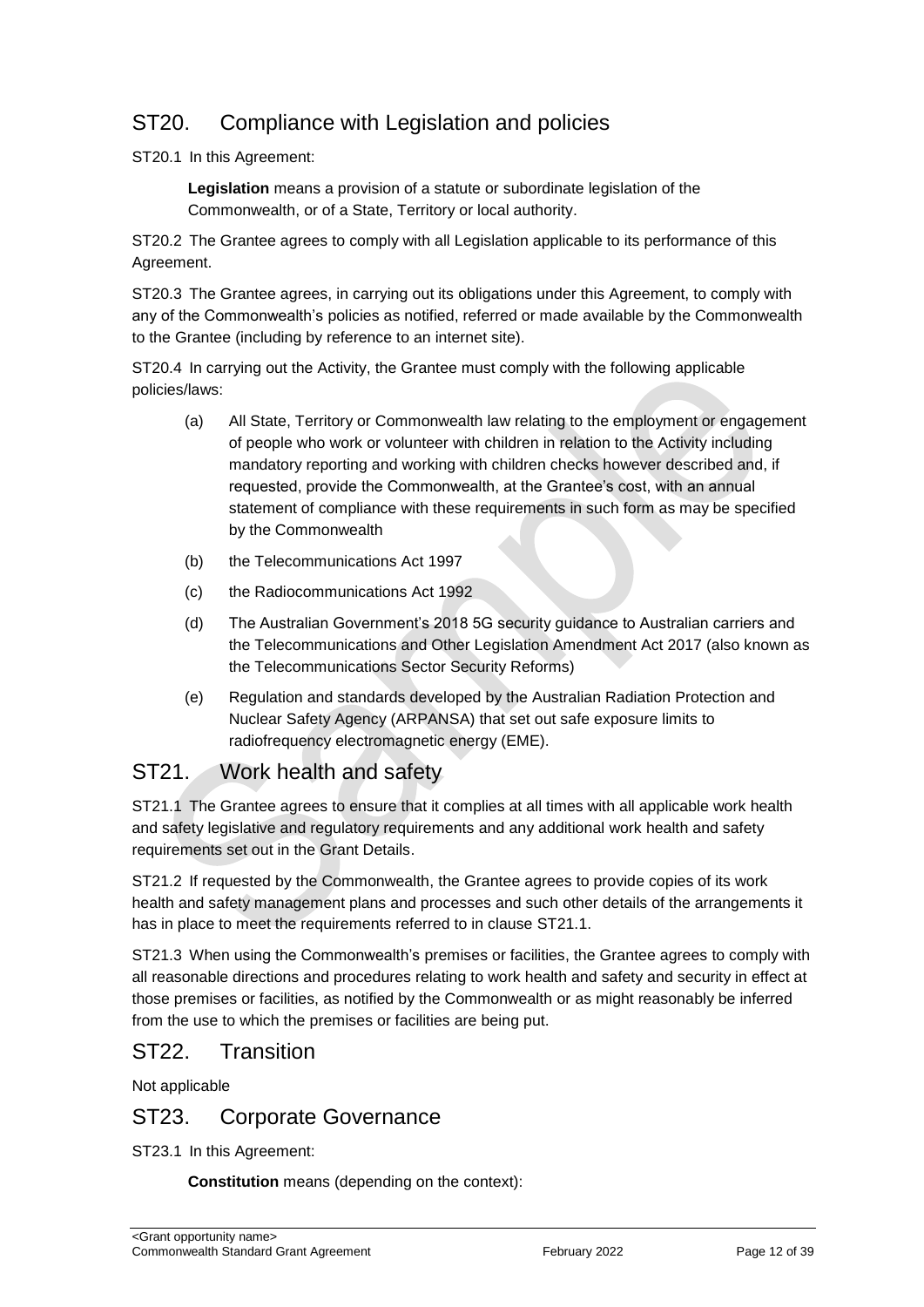- (a) a company's, body corporate's or incorporated association's constitution, or equivalent documents, which (where relevant) includes rules and any amendments that are part of the constitution;
- (b) in relation to any other kind of body:
	- (i) the body's charter or memorandum; or
	- (ii) any instrument or law constituting or defining the constitution of the body or governing the activities of the body or its members.

ST23.2 The Grantee warrants that nothing in its constitution conflicts with its obligations under this Agreement.

ST23.3 The Grantee agrees to provide a copy of its constitution to the Commonwealth upon request and inform the Commonwealth whenever there is a change in the Grantee's constitution, structure or management.

# ST24. Counterparts

ST24.1 This Agreement may be executed in any number of counterparts. All counterparts, taken together, constitute one instrument. A Party may execute this Agreement by signing any counterpart.

# ST25. Secret and Sacred Indigenous Material

Not applicable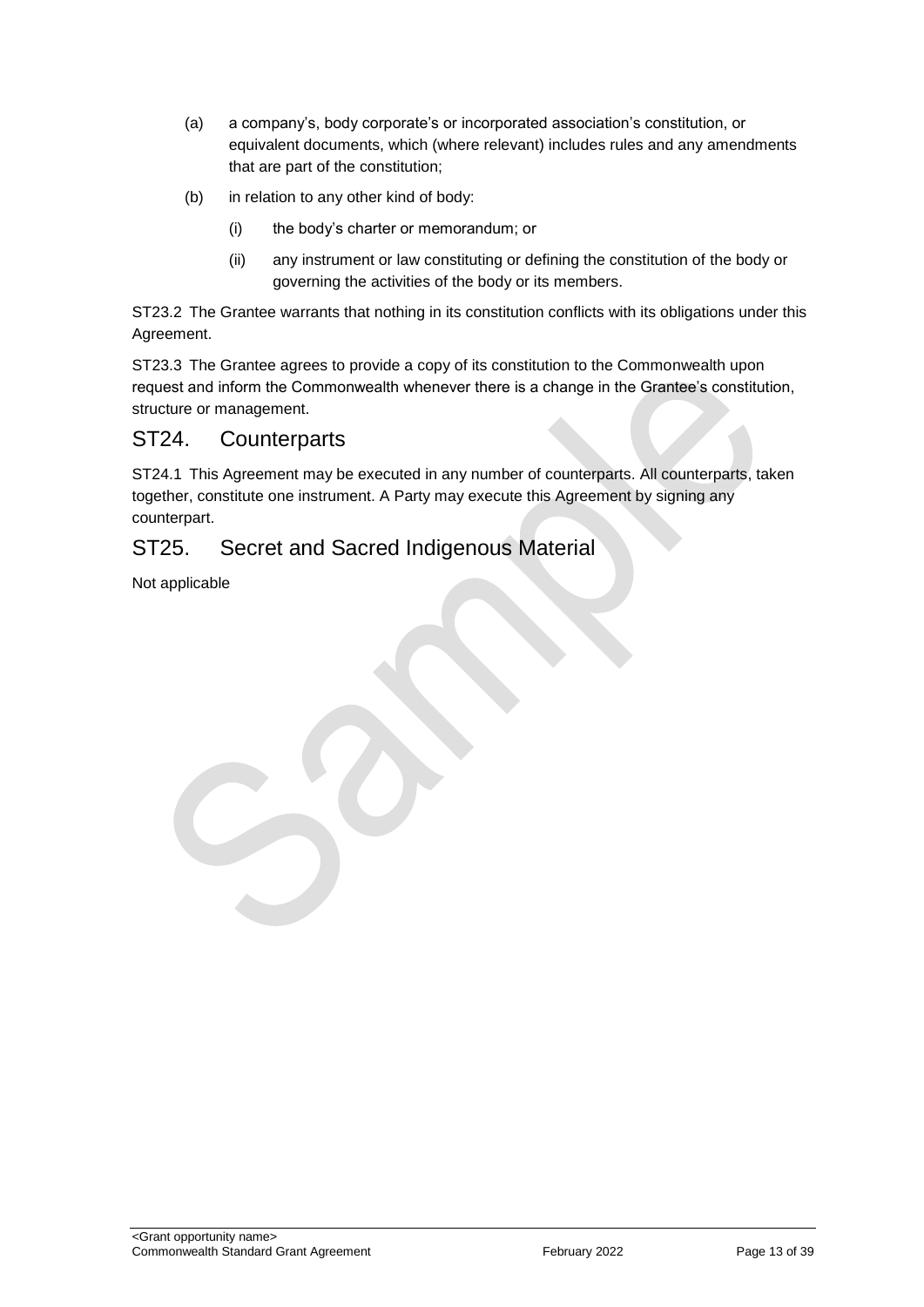# <span id="page-13-0"></span>**Schedule 1: Commonwealth Standard Grant Conditions**

# 1. Undertaking the Activity

1.1 The Grantee agrees to undertake the Activity for the purpose of the Grant in accordance with this Agreement.

1.2 The Grantee is fully responsible for the Activity and for ensuring the performance of all its obligations under this Agreement in accordance with all relevant laws. The Grantee will not be relieved of that responsibility because of:

- (a) the grant or withholding of any approval or the exercise or non‐exercise of any right by the Commonwealth; or
- (b) any payment to, or withholding of any payment from, the Grantee under this Agreement.

# 2. Payment of the Grant

2.1 The Commonwealth agrees to pay the Grant to the Grantee in accordance with the Grant Details.

2.2 Notwithstanding any other provision of this Agreement, the Commonwealth may by notice withhold payment of any amount of the Grant and/or take any other action specified in the Supplementary Terms if it reasonably believes that:

- (a) the Grantee has not complied with this Agreement;
- (b) the Grantee is unlikely to be able to perform the Activity or manage the Grant in accordance with this Agreement; or
- (c) there is a serious concern relating to this Agreement that requires investigation.

2.3 A notice under clause 2.2 will contain the reasons any action taken under clause 2.2 and, where relevant, the steps the Grantee can take to address those reasons.

2.4 The Commonwealth will only be obliged to pay the withheld amount once the Grantee has addressed the reasons contained in a notice under clause 2.2 to the Commonwealth's reasonable satisfaction.

# 3. Acknowledgements

3.1 The Grantee agrees not to make any public announcement, including by social media, in connection with the awarding of the Grant without the Commonwealth's prior written approval.

3.2 The Grantee agrees to acknowledge the Commonwealth's support in all Material, publications and promotional and advertising materials published in connection with this Agreement. The Commonwealth may notify the Grantee of the form of acknowledgement that the Grantee is to use.

# 4. Notices

4.1 Each Party agrees to promptly notify the other Party of anything reasonably likely to adversely affect the undertaking of the Activity, management of the Grant or its performance of any of its other requirements under this Agreement.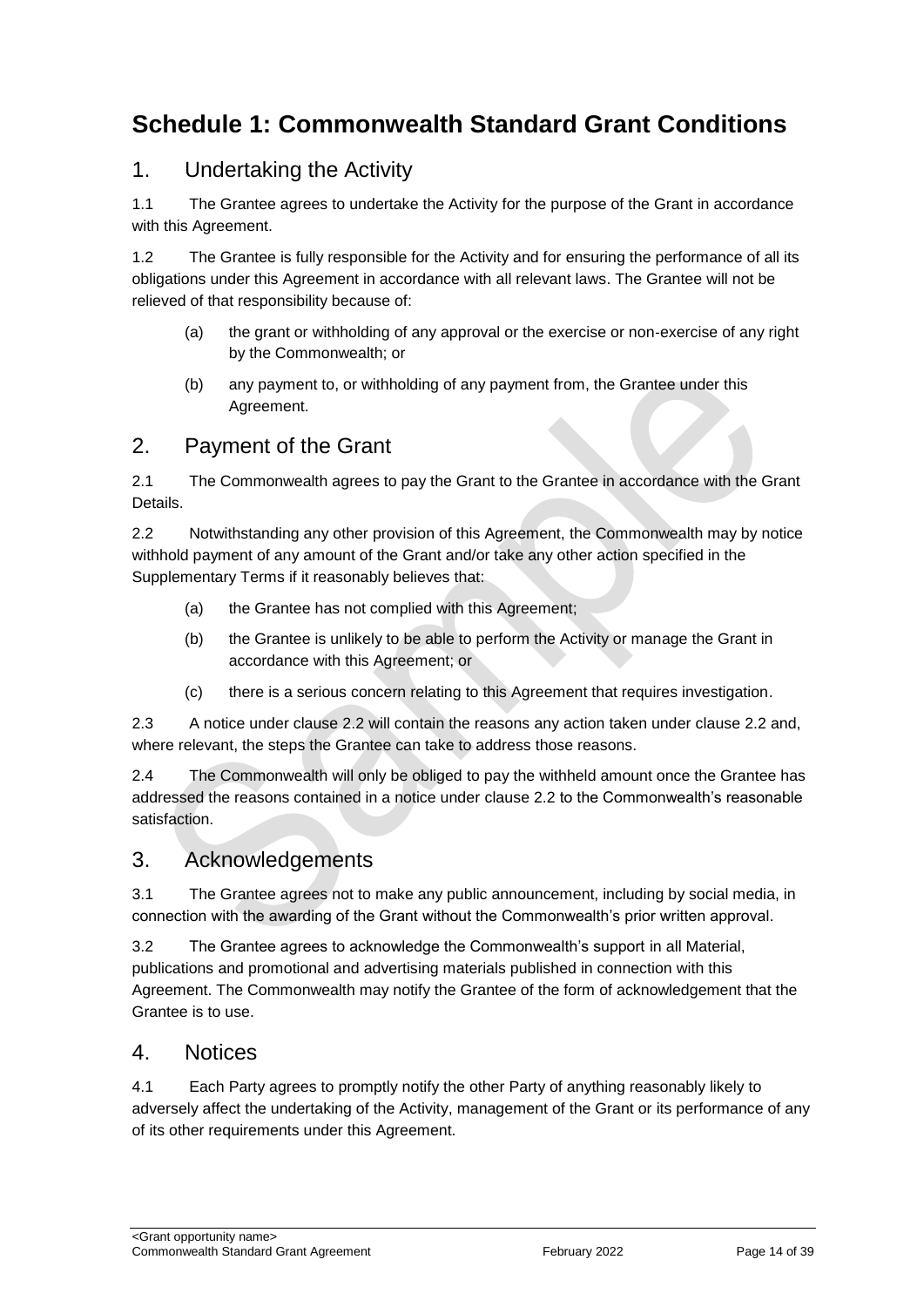4.2 A notice given by a Party under this Agreement must be in writing and addressed to the other Party's representative as set out in the Grant Details or as most recently updated by notice given in accordance with this clause.

# 5. Relationship between the Parties

5.1 A Party is not by virtue of this Agreement the employee, agent or partner of the other Party and is not authorised to bind or represent the other Party.

# 6. Subcontracting

6.1 The Grantee is responsible for the performance of its obligations under this Agreement, including in relation to any tasks undertaken by subcontractors.

6.2 The Grantee agrees to make available to the Commonwealth the details of any of its subcontractors engaged to perform any tasks in relation to this Agreement upon request.

# 7. Conflict of interest

7.1 Other than those which have already been disclosed to the Commonwealth, the Grantee warrants that, to the best of its knowledge, at the date of this Agreement, neither it nor its officers have any actual, perceived or potential conflicts of interest in relation to the Activity.

7.2 If during the term of the Agreement, any actual, perceived or potential conflict arises or there is any material change to a previously disclosed conflict of interest, the Grantee agrees to:

- (a) notify the Commonwealth promptly and make full disclosure of all relevant information relating to the conflict; and
- (b) take any steps the Commonwealth reasonably requires to resolve or otherwise deal with that conflict.

# 8. Variation, assignment and waiver

8.1 This Agreement may be varied in writing only, signed by both Parties.

8.2 The Grantee cannot assign its obligations, and agrees not to assign its rights, under this Agreement without the Commonwealth's prior approval.

8.3 The Grantee agrees not to enter into negotiations with any other person for the purposes of entering into an arrangement that will require novation of, or involve any assignment of rights under, this Agreement without first consulting the Commonwealth.

8.4 A waiver by a Party of any of its rights under this Agreement is only effective if it is in a signed written notice to the other Party and then only to the extent specified in that notice.

# 9. Taxes, duties and government charges

9.1 The Grantee agrees to pay all taxes, duties and government charges imposed or levied in Australia or overseas in connection with the performance of this Agreement, except as provided by this Agreement.

9.2 If Goods and Services Tax (GST) is payable by a supplier on any supply made under this Agreement, the recipient of the supply will pay to the supplier an amount equal to the GST payable on the supply, in addition to and at the same time that the consideration for the supply is to be provided under this Agreement.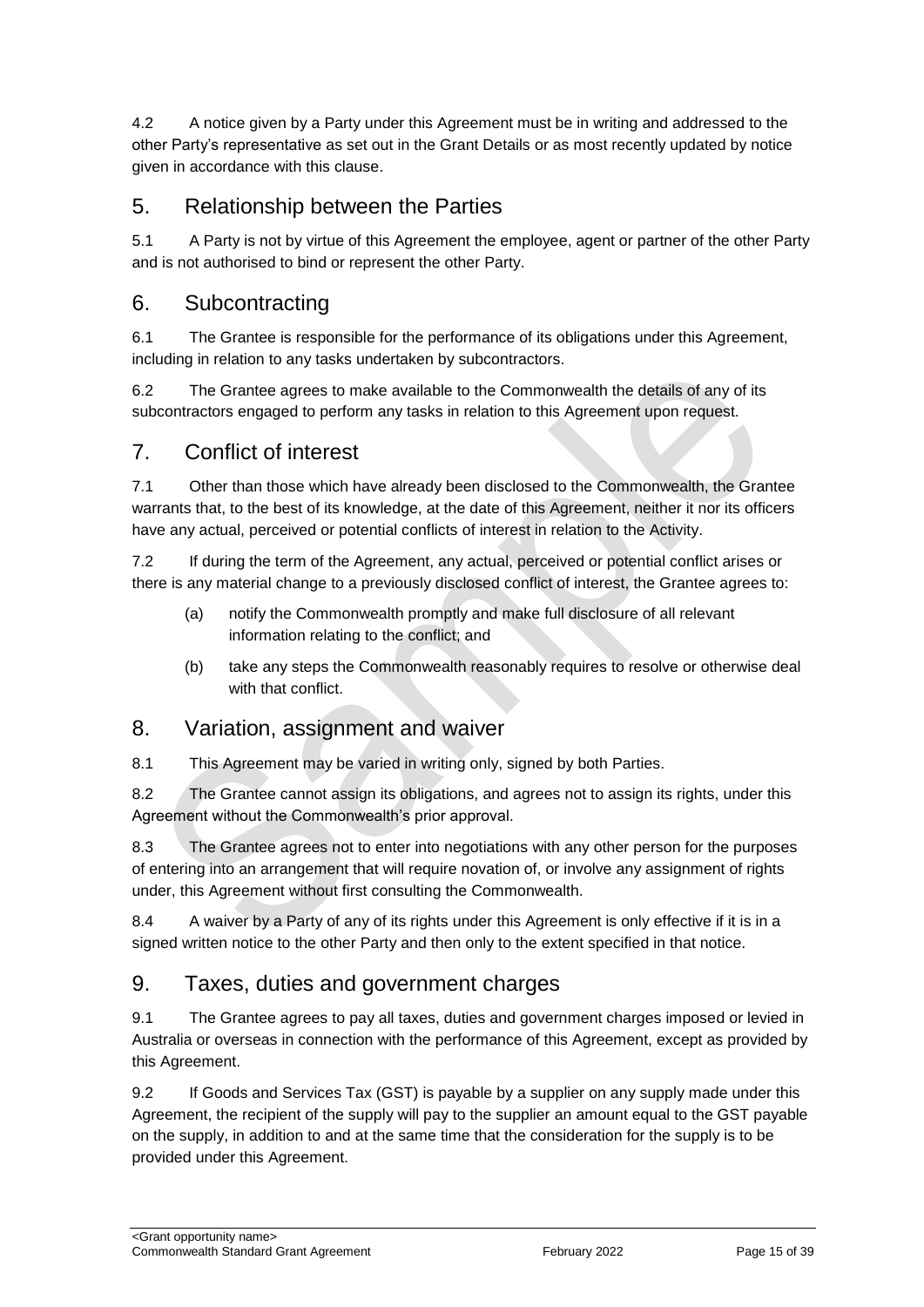- 9.3 The Parties acknowledge and agree that they each:
	- (a) are registered for GST purposes;
	- (b) have quoted their Australian Business Number to the other; and
	- (c) must notify the other of any changes to the matters covered by this clause.

9.4 The Grantee agrees that the Commonwealth will issue it with a recipient created tax invoice for any taxable supply it makes under this Agreement.

- 9.5 The Grantee agrees not to issue tax invoices in respect of any taxable supplies.
- 9.6 If the Grantee is not, or not required to be, registered for GST, then:
	- (a) clauses 9.3(a), 9.4 and 9.5 do not apply; and
	- (b) the Grantee agrees to notify the Commonwealth in writing within 7 days of becoming registered for GST if during the term of the Agreement it becomes, or is required to become, registered for GST.

# 10. Spending the Grant

10.1 The Grantee agrees to spend the Grant for the purpose of performing the Activity and otherwise in accordance with this Agreement.

10.2 Within 90 days after the Activity Completion Date, the Grantee agrees to provide the Commonwealth with an independently audited financial acquittal report verifying that the Grant has been spent in accordance with this Agreement.

10.3 The reports under clause 10.2 must be audited by:

- (a) a Registered Company Auditor registered under the *Corporations Act 2001* (Cth); or
- (b) a certified Practising Accountant; or
- (c) a member of the Institute of Public Accountants; or
- (d) a member of Chartered Accountants Australia and New Zealand;

who is not a principal member, shareholder, officer or employee of the Grantee or a related body corporate.

### 11. Repayment

11.1 If any amount of the Grant:

- (a) has been spent other than in accordance with this Agreement; or
- (b) is additional to the requirements of the Activity

then the Commonwealth may, by written notice:

- (c) require the Grantee to repay that amount to the Commonwealth;
- (d) require the Grantee to deal with that amount as directed by the Commonwealth; or
- (e) deduct the amount from subsequent payments of the Grant or amounts payable under another agreement between the Grantee and the Commonwealth.

11.2 If the Commonwealth issues a notice under this Agreement requiring the Grantee to repay a Grant amount:

(a) the Grantee must do so within the time period specified in the notice;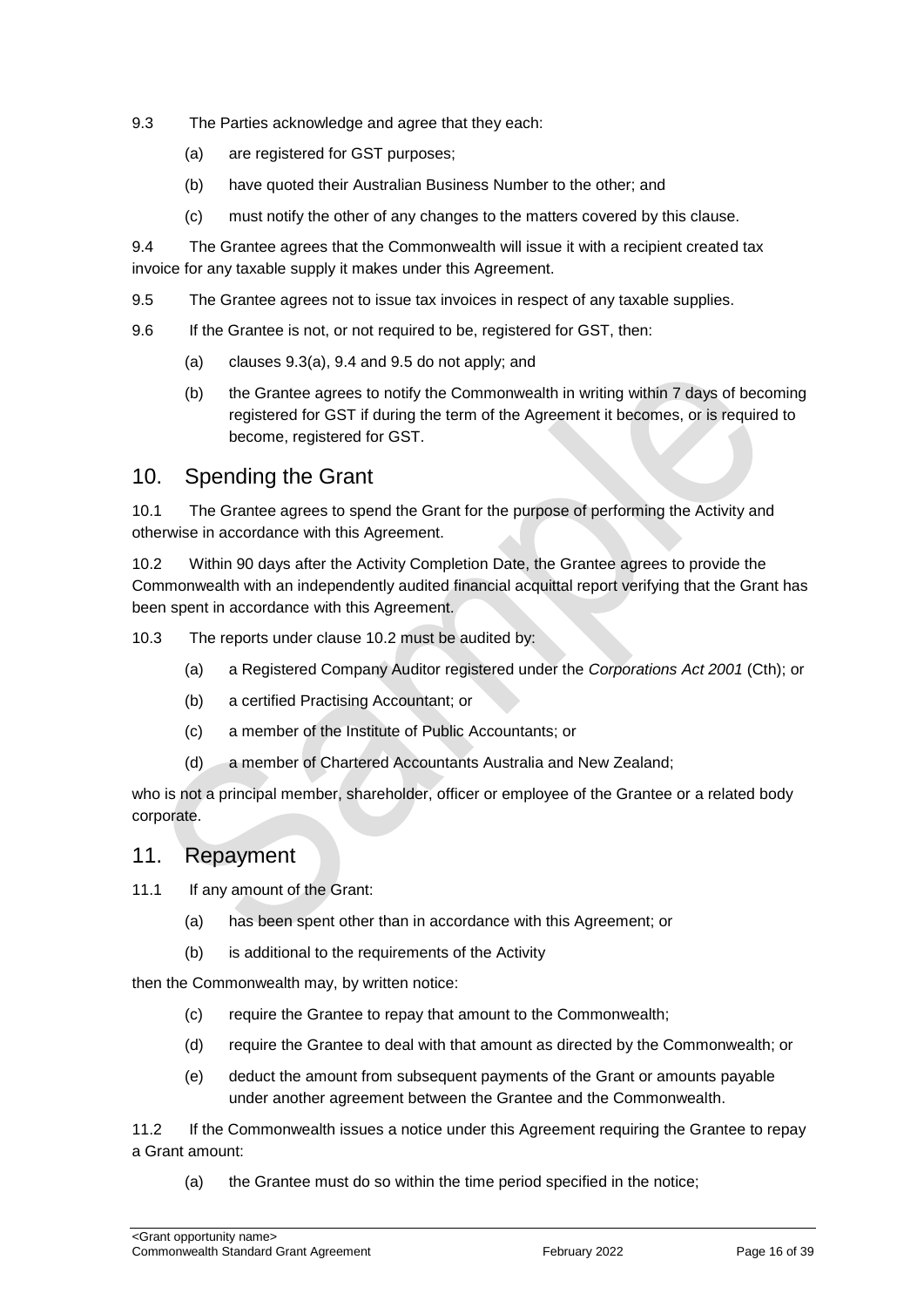- (b) the Grantee must pay interest on any part of the amount that is outstanding at the end of the time period specified in the notice until the outstanding amount is repaid in full; and
- (c) the Commonwealth may recover the amount and any interest under this Agreement as a debt due to the Commonwealth without further proof of the debt being required.

# 12. Record keeping

- 12.1 The Grantee agrees to keep financial accounts and other records that:
	- (a) detail and document the conduct and management of the Activity;
	- (b) identify the receipt and expenditure of the Grant and any Other Contributions separately within the Grantee's accounts and records so that at all times the Grant is identifiable;
	- (c) enable all receipts and payments related to the Activity to be identified and reported.

12.2 The Grantee agrees to keep the records for five years after the Activity Completion Date or such other time specified in the Grant Details and provide copies of the records to the Commonwealth upon request.

### 13. Reporting and liaison

13.1 The Grantee agrees to provide the Reporting Material specified in the Grant Details to the Commonwealth.

13.2 In addition to the obligations in clause 13.1, the Grantee agrees to:

- (a) liaise with and provide information to the Commonwealth as reasonably required by the Commonwealth; and
- (b) comply with the Commonwealth's reasonable requests, directions, or monitoring requirements,

in relation to the Activity.

13.3 If the Commonwealth acting reasonably has concerns regarding the performance of the Activity or the management of the Grant, the Commonwealth may by written notice require the Grantee to provide one or more additional reports, containing the information and by the date(s) specified in the notice.

13.4 The Grantee acknowledges that the giving of false or misleading information to the Commonwealth is a serious offence under the *Criminal Code Act 1995* (Cth).

### 14. Privacy

- 14.1 When dealing with Personal Information in carrying out the Activity, the Grantee agrees:
	- (a) to comply with the requirements of the *Privacy Act 1988* (Cth);
	- (b) not to do anything which, if done by the Commonwealth, would be a breach of an Australian Privacy Principle;
	- (c) to ensure that any of the Grantee's subcontractors or personnel who deal with Personal Information for the purposes of this Agreement are aware of the requirements of the *Privacy Act 1988* (Cth) and the Grantee's obligations under this clause;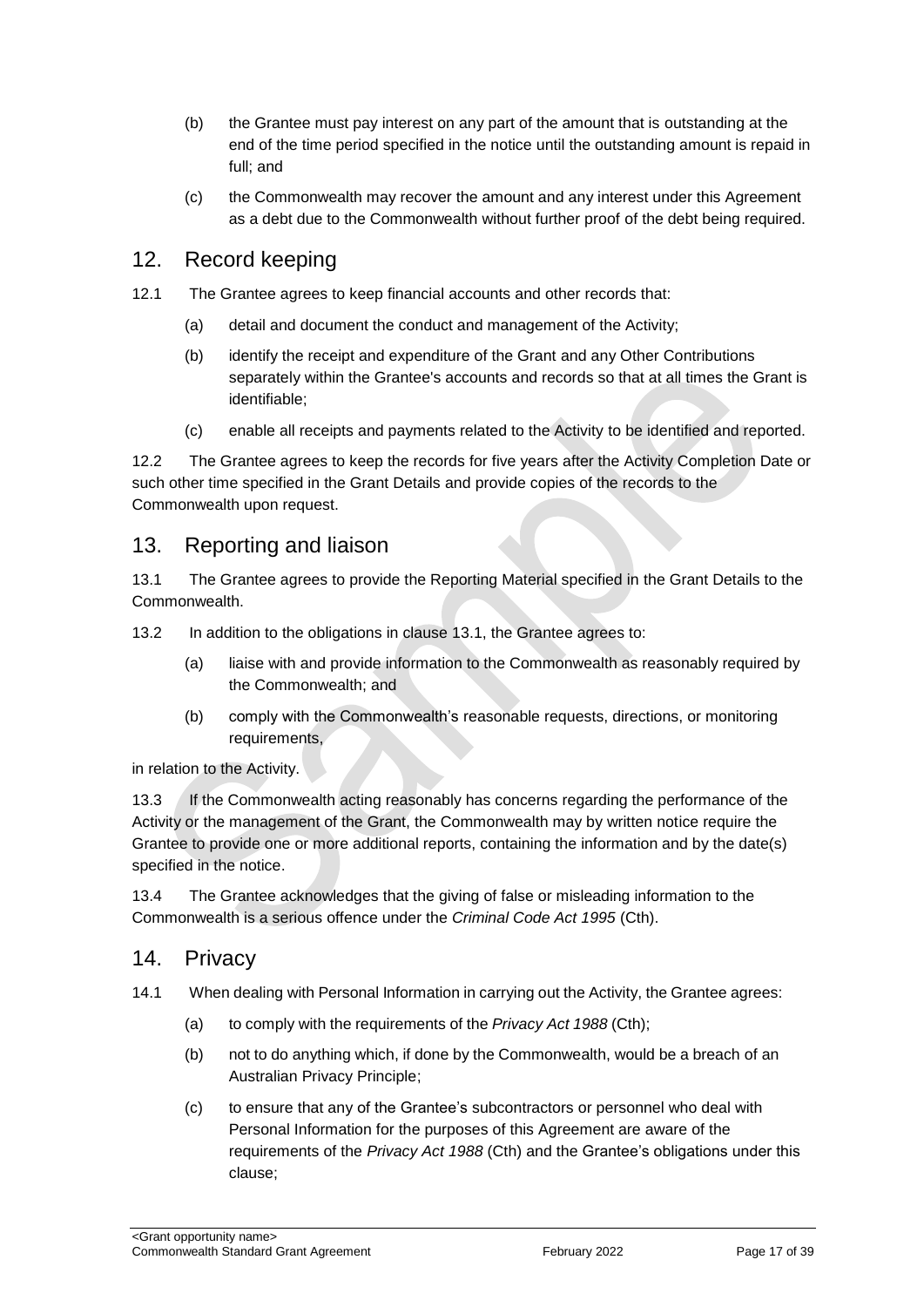(d) to immediately notify the Commonwealth if the Grantee becomes aware of an actual or possible breach of this clause by the Grantee or any of the Grantee's subcontractors or personnel.

14.2 In carrying out the Activity, the Grantee agrees not to send any Personal Information outside of Australia without the Commonwealth's prior written approval. The Commonwealth may impose any conditions it considers appropriate when giving its approval.

# 15. Confidentiality

15.1 The Parties agree not to disclose each other's confidential information without the other Party's prior written consent unless required or authorised by law or Parliament to disclose.

15.2 The Commonwealth may disclose the Grantee's confidential information where;

- (a) the Commonwealth is providing information about the Activity or Grant in accordance with Commonwealth accountability and reporting requirements;
- (b) the Commonwealth is disclosing the information to a Minister of the Australian Government, a House or Committee of the Commonwealth Parliament; or
- (c) the Commonwealth is disclosing the information to its personnel or another Commonwealth agency where this serves the Commonwealth's legitimate interests.

# 16. Insurance

16.1 The Grantee agrees to maintain adequate insurance for as long as any obligations remain in connection with this Agreement and provide proof of insurance to the Commonwealth upon request.

# 17. Intellectual property

17.1 Subject to clause 17.2, the Grantee owns the Intellectual Property Rights in Activity Material and Reporting Material.

17.2 This Agreement does not affect the ownership of Intellectual Property Rights in Existing **Material** 

17.3 The Grantee provides the Commonwealth a permanent, non-exclusive, irrevocable, royalty‐free licence to use, modify, communicate, reproduce, publish, adapt and sub-license the Reporting Material for Commonwealth Purposes.

17.4 The licence in clause 17.3 does not apply to Activity Material.

# 18. Dispute resolution

18.1 The Parties agree not to initiate legal proceedings in relation to a dispute arising under this Agreement unless they have first tried and failed to resolve the dispute by negotiation.

18.2 Unless clause 18.3 applies, the Parties agree to continue to perform their respective obligations under this Agreement when a dispute exists.

18.3 The Parties may agree to suspend performance of the Agreement pending resolution of the dispute.

18.4 Failing settlement by negotiation in accordance with clause 18.1, the Parties may agree to refer the dispute to an independent third person with power to intervene and direct some form of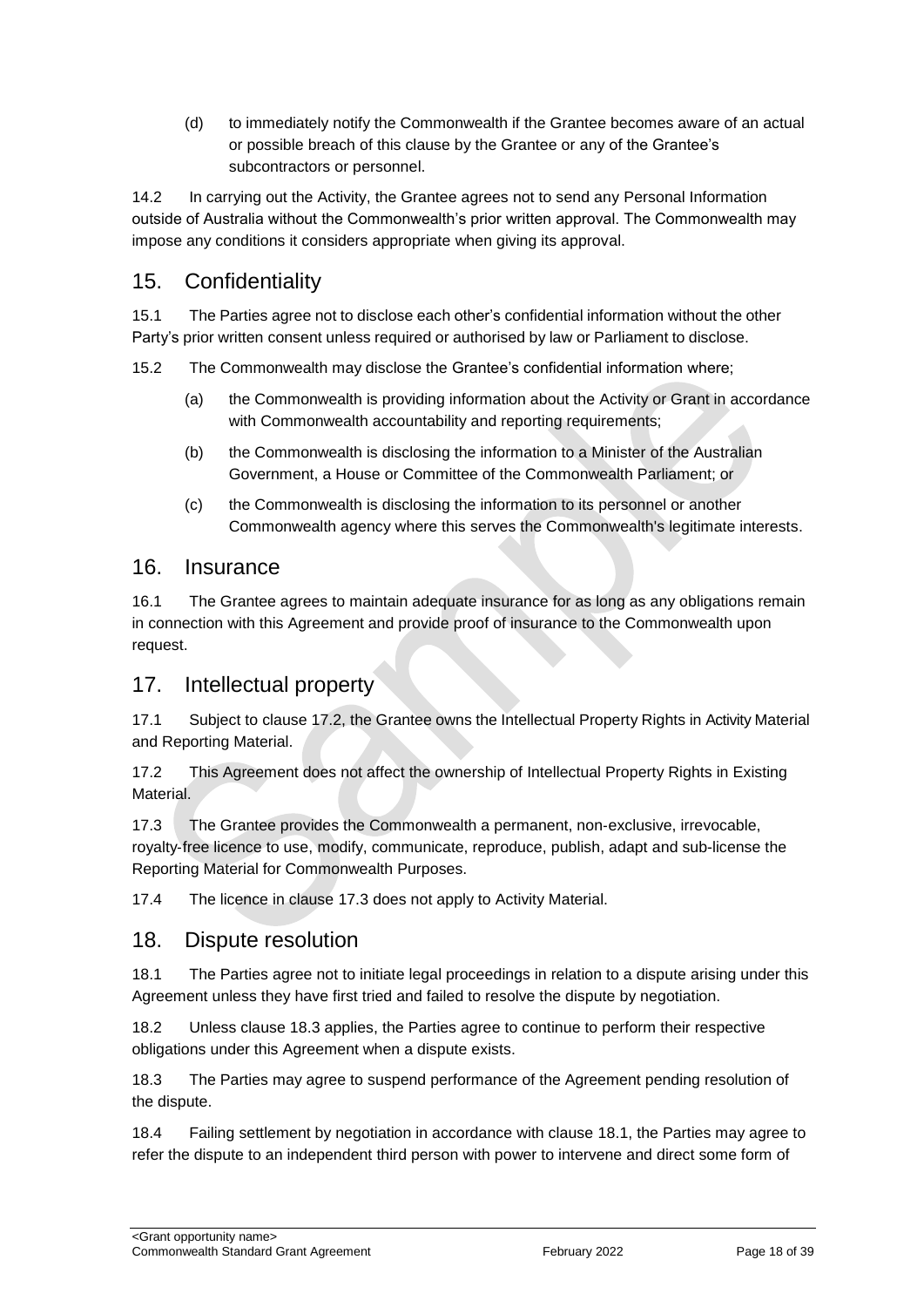resolution, in which case the Parties will be bound by that resolution. If the Parties do not agree to refer the dispute to an independent third person, either Party may initiate legal proceedings.

18.5 Each Party will bear their own costs in complying with this clause 18, and the Parties will share equally the cost of any third person engaged under clause 18.4.

18.6 The procedure for dispute resolution under this clause does not apply to any action relating to termination, cancellation or urgent interlocutory relief.

# 19. Reduction, Suspension and Termination

### **19.1 Reduction in scope of agreement for fault**

19.1.1 If the Grantee does not comply with an obligation under this Agreement and the Commonwealth believes that the non‐compliance is incapable of remedy, or if the Grantee has failed to comply with a notice to remedy, the Commonwealth may by written notice reduce the scope of the Agreement.

19.1.2 The Grantee agrees, on receipt of the notice of reduction, to:

- (a) stop or reduce the performance of the Grantee's obligations as specified in the notice;
- (b) take all available steps to minimise loss resulting from the reduction;
- (c) continue performing any part of the Activity or the Agreement not affected by the notice if requested to do so by the Commonwealth;
- (d) report on, and return any part of the Grant to the Commonwealth, or otherwise deal with the Grant, as directed by the Commonwealth.

19.1.3 In the event of reduction under clause 19.1.1, the amount of the Grant will be reduced in proportion to the reduction in the scope of the Agreement.

#### **19.2 Suspension**

- 19.2.1 If:
	- (a) the Grantee does not comply with an obligation under this Agreement and the Commonwealth believes that the non‐compliance is capable of remedy;
	- (b) the Commonwealth reasonably believes that the Grantee is unlikely to be able to perform the Activity or manage the Grant in accordance with this Agreement; or
	- (c) the Commonwealth reasonably believes that there is a serious concern relating to this Agreement that requires investigation;

the Commonwealth may by written notice:

- (d) immediately suspend the Grantee from further performance of the Agreement (including expenditure of the Grant); and/or
- (e) require that the non‐compliance or inability be remedied, or the investigation be completed, within the time specified in the notice.
- 19.2.2 If the Grantee:
	- (a) remedies the non‐compliance or inability specified in the notice to the Commonwealth's reasonable satisfaction, or the Commonwealth reasonably concludes that the concern is unsubstantiated, the Commonwealth may direct the Grantee to recommence performing the Activity; or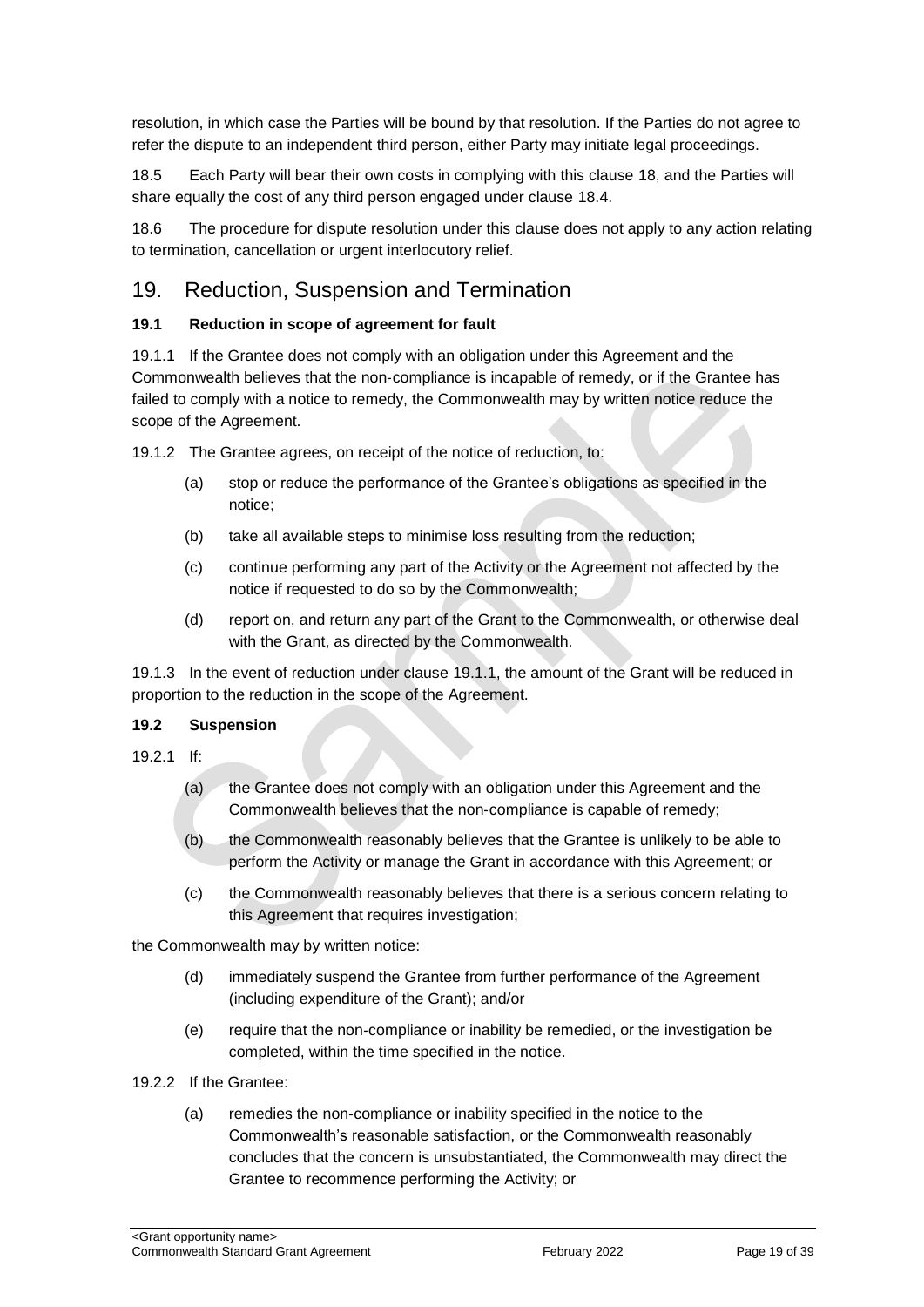(b) fails to remedy the non‐compliance or inability within the time specified, or the Commonwealth reasonably concludes that the concern is likely to be substantiated, the Commonwealth may reduce the scope of the Agreement in accordance with clause 19.1 or terminate the Agreement immediately by giving a second notice in accordance with clause 19.3.

#### **19.3 Termination for fault**

- 19.3.1 The Commonwealth may terminate this Agreement by notice where the Grantee has:
	- (a) failed to comply with an obligation under this Agreement and the Commonwealth believes that the non-compliance is incapable of remedy or where clause 19.2.2(b) applies;
	- (b) provided false or misleading statements in relation to the Grant; or
	- (c) become bankrupt or insolvent, entered into a scheme of arrangement with creditors, or come under any form of external administration.
- 19.3.2 The Grantee agrees, on receipt of the notice of termination, to:
	- (a) stop the performance of the Grantee's obligations;
	- (b) take all available steps to minimise loss resulting from the termination; and
	- (c) report on, and return any part of the Grant to the Commonwealth, or otherwise deal with the Grant, as directed by the Commonwealth.

### 20. Cancellation or reduction for convenience

- 20.1 The Commonwealth may cancel or reduce the scope of this Agreement by notice, due to:
	- (a) a change in government policy; or
	- (b) a Change in the Control of the Grantee which the Commonwealth reasonably believes will negatively affect the Grantee's ability to comply with this Agreement.
- 20.2 On receipt of a notice of reduction or cancellation under this clause, the Grantee agrees to:
	- (a) stop or reduce the performance of the Grantee's obligations as specified in the notice; and
	- (b) take all available steps to minimise loss resulting from that reduction or cancellation; and
	- (c) continue performing any part of the Activity or the Agreement not affected by the notice if requested to do so by the Commonwealth;
	- (d) report on, and return any part of the Grant to the Commonwealth, or otherwise deal with the Grant, as directed by the Commonwealth.

20.3 In the event of reduction or cancellation under this clause, the Commonwealth will be liable only to:

- (a) pay any part of the Grant due and owing to the Grantee under this Agreement at the date of the notice; and
- (b) reimburse any reasonable and substantiated expenses the Grantee unavoidably incurs that relate directly and entirely to the reduction in scope or cancellation of the Agreement.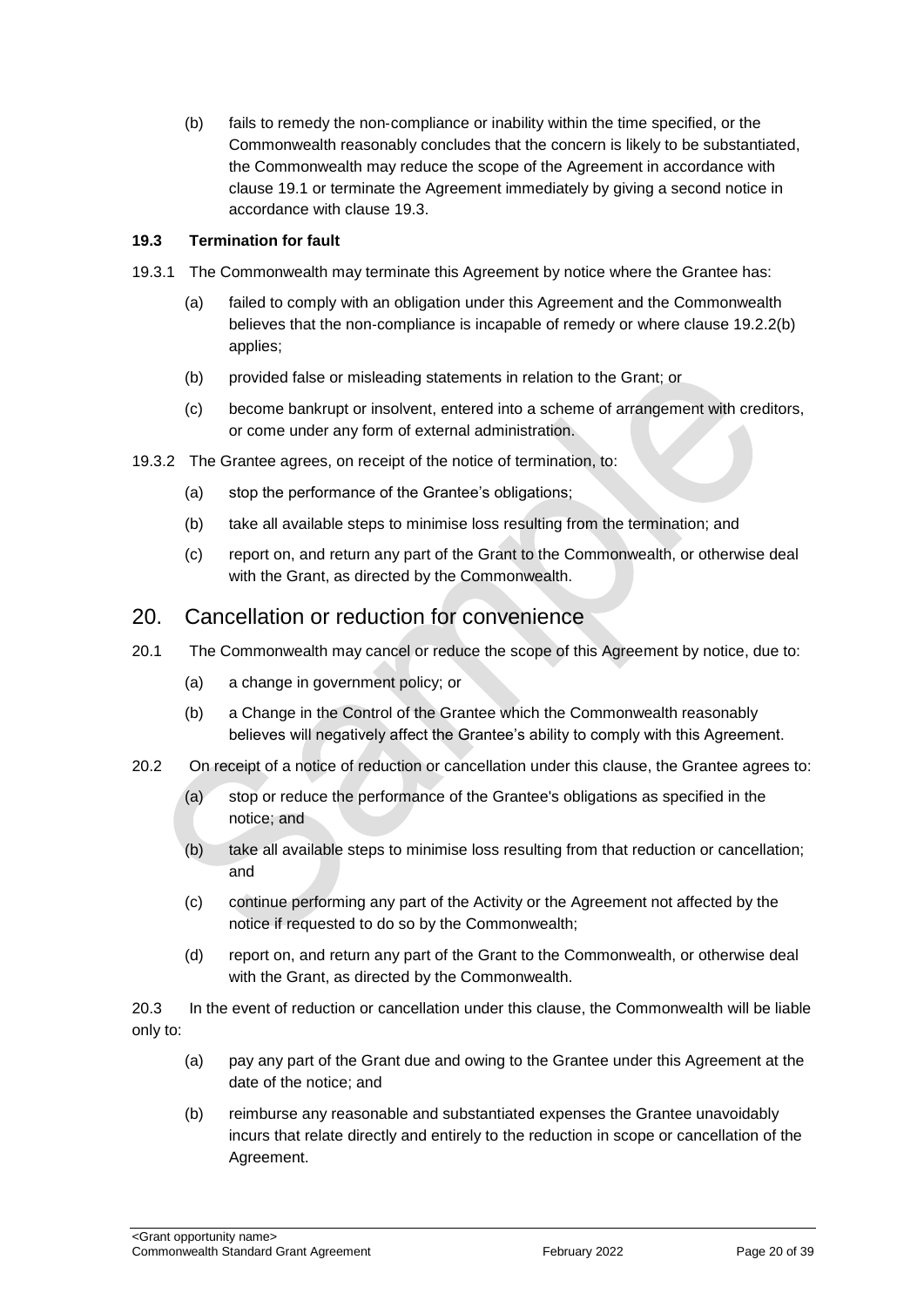20.4 In the event of reduction, the amount of the Grant will be reduced in proportion to the reduction in the scope of the Agreement.

20.5 The Commonwealth's liability to pay any amount under this clause is:

- (a) subject to the Grantee's compliance with this Agreement; and
- (b) limited to an amount that when added to all other amounts already paid under the Agreement will not exceed the total amount of the Grant.

20.6 The Grantee will not be entitled to compensation for loss of prospective profits or benefits that would have been conferred on the Grantee but for the cancellation or reduction in scope of the Agreement under clause 20.1.

20.7 The Commonwealth will act reasonably in exercising its rights under this clause.

# 21. Survival

21.1 The following clauses survive termination, cancellation or expiry of this Agreement:

- clause 10 (Spending the Grant);
- clause 11 (Repayment);
- clause 12 (Record keeping);
- clause 13 (Reporting);
- clause 14 (Privacy);
- clause 15 (Confidentiality);
- clause 16 (Insurance)
- clause 17 (Intellectual property);
- clause 19 (Reduction, Suspension and Termination);
- clause 21 (Survival);
- clause 22 (Definitions);
- ST4 (Access/monitoring/inspection);
- ST19 (Indemnities); and
- any other clause which expressly or by implication from its nature is meant to survive.

# 22. Definitions

22.1 In this Agreement, unless the contrary appears:

- **Activity** means the activities described in the Grant Details and includes the provisions of the Reporting Material.
- **Activity Completion Date** means the date or event specified in the Grant Details.
- **Activity Material** means any Material, other than Reporting Material, created or developed by the Grantee as a result of the Activity and includes any Existing Material that is incorporated in or supplied with the Activity Material.
- **Agreement** means the Grant Details, Supplementary Terms (if any), the Commonwealth Standard Grant Conditions and any other document referenced or incorporated in the Grant Details.
- **Agreement End Date** means the date or event specified in the Grant Details.
- **Australian Privacy Principle** has the same meaning as in the *Privacy Act 1988*.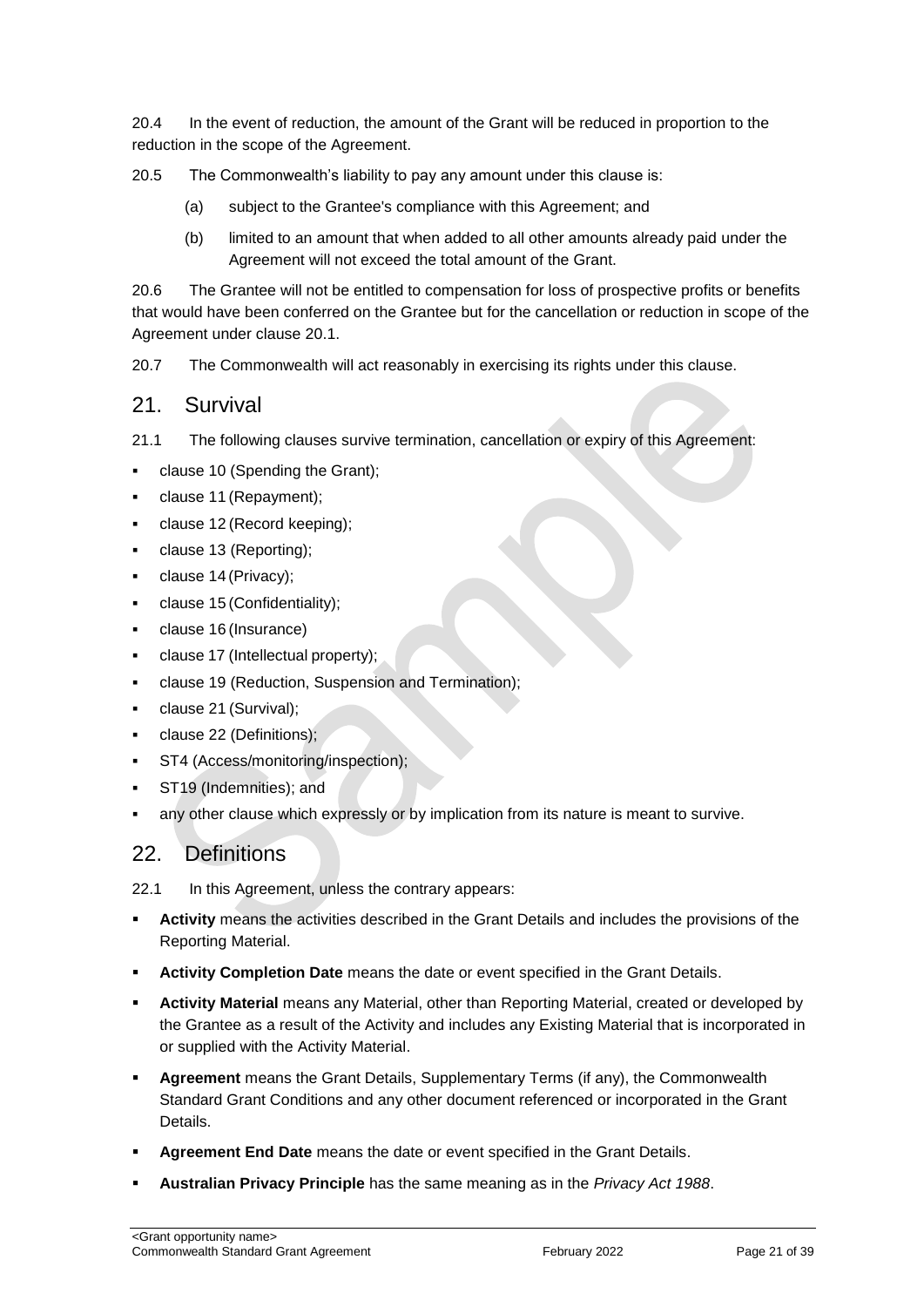- **Change in the Control** means any change in any person(s) who directly exercise effective control over the Grantee.
- **Commonwealth** means the Commonwealth of Australia as represented by the Commonwealth entity specified in the Agreement and includes, where relevant, its officers, employees, contractors and agents.
- **Commonwealth Purposes** includes the following:
	- (a) the Commonwealth verifying and assessing grant proposals, including a grant application;
	- (b) the Commonwealth administering, monitoring, reporting on, auditing, publicising and evaluating a grant program or exercising its rights under this Agreement;
	- (c) the Commonwealth preparing, managing, reporting on, auditing and evaluating agreements, including this Agreement; and
	- (d) the Commonwealth developing and publishing policies, programs, guidelines and reports, including Commonwealth annual reports;

but in all cases:

- (e) excludes the commercialisation (being for‐profit use) of the Material by the Commonwealth.
- **Commonwealth Standard Grant Conditions** means this document.
- **Existing Material** means Material developed independently of this Agreement that is incorporated in or supplied as part of Reporting Material or Activity Material.
- **Grant** means the money, or any part of it, payable by the Commonwealth to the Grantee for the Activity as specified in the Grant Details and includes any interest earned by the Grantee on that money once the Grant has been paid to the Grantee.
- **Grantee** means the legal entity other than the Commonwealth specified in the Agreement and includes, where relevant, its officers, employees, contractors and agents.
- **Grant Details** means the document titled Grant Details that forms part of this Agreement.
- **Intellectual Property Rights** means all copyright, patents, registered and unregistered trademarks (including service marks), registered designs, and other rights resulting from intellectual activity (other than moral rights under the *Copyright Act 1968*).
- **Material** includes documents, equipment, software (including source code and object code versions), goods, information and data stored by any means including all copies and extracts of them.
- **Party** means the Grantee or the Commonwealth.
- **Personal Information** has the same meaning as in the *Privacy Act 1988*.
- **Records** includes documents, information and data stored by any means and all copies and extracts of the same.
- **Reporting Material** means all Material which the Grantee is required to provide to the Commonwealth for reporting purposes as specified in the Grant Details, and includes any Existing Material that is incorporated in or supplied with the Reporting Material.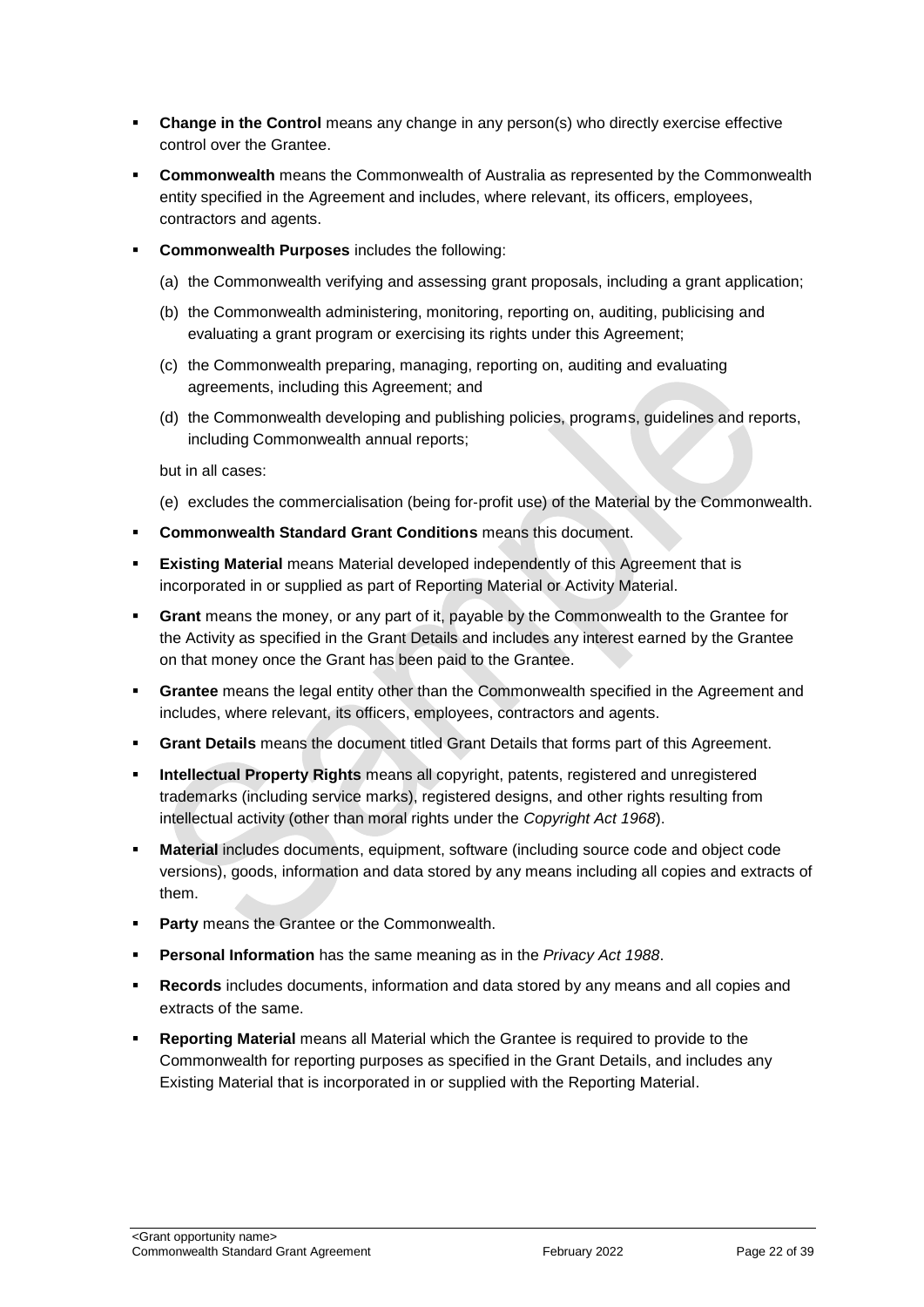# <span id="page-22-0"></span>**Signatures**

### **Executed as an agreement:**

# <span id="page-22-1"></span>**Commonwealth**

Signed for and on behalf of the Commonwealth of Australia as represented by the Department of Industry, Science, Energy and Resources.

| Name     | <name></name>                    |
|----------|----------------------------------|
| Position | <position></position>            |
| Date     | <date execution="" of=""></date> |

# <span id="page-22-2"></span>**Grantee**

| Full legal name of the Grantee    | <name grantee="" of="" the=""><br/><abn grantee="" of="" the=""></abn></name> |
|-----------------------------------|-------------------------------------------------------------------------------|
| Name of Authorised Representative | <name authorised="" of="" representative=""></name>                           |
| Date                              | <date acceptance="" of=""></date>                                             |

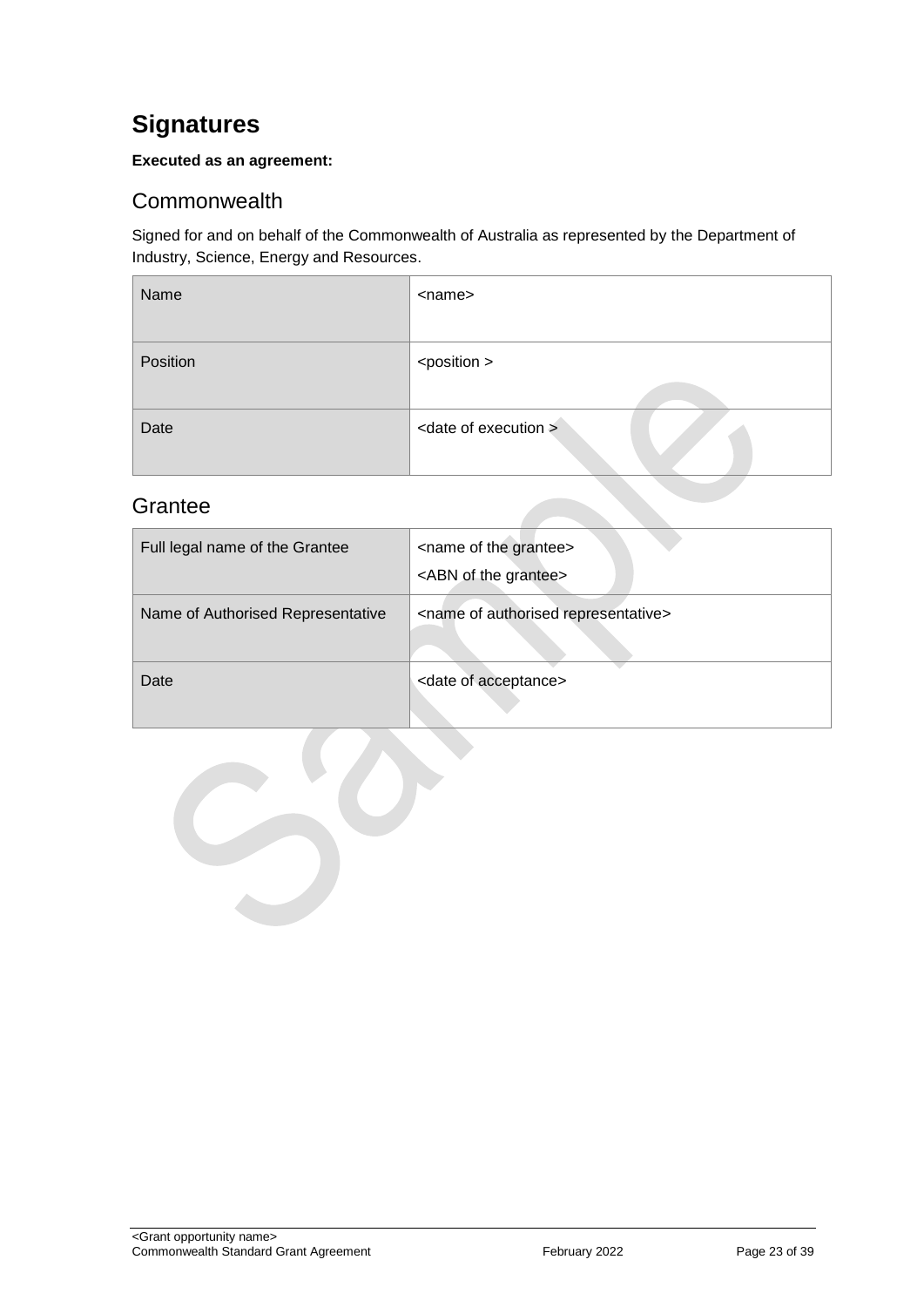# <span id="page-23-0"></span>**Schedule 2 Reporting requirements**

# **Appendix 1**

# <grant opportunity name> progress report requirements

You will need to provide the following information in your progress reports. The Commonwealth reserves the right to amend or adjust the requirements.

You must complete and submit your report on the [portal.](https://portal.business.gov.au/) You can enter the required information in stages and submit when it is complete.

# Project progress

a. Complete the following table, updating for all milestones shown in the Activity Schedule of your grant agreement.

| Milestone | Agreed end<br>date | Actual/<br>anticipated<br>end date | Current %<br>complete | Progress comments -<br>work undertaken and<br>impact of any delay |
|-----------|--------------------|------------------------------------|-----------------------|-------------------------------------------------------------------|
|           |                    |                                    |                       |                                                                   |
|           |                    |                                    |                       |                                                                   |
|           |                    |                                    |                       |                                                                   |
|           |                    |                                    |                       |                                                                   |

- b. Where applicable, describe any project activities completed during the reporting period that are not captured in the table above.
- c. Is the overall project proceeding in line with your grant agreement?

If no, identify any changes or anticipated issues. Comment on any impacts on project timing and outcomes and how you expect to manage these.

d. Are there any planned events relating to the project that you are required to notify us about in accordance with your agreement?

If yes, provide details of the event including date, time, purpose of the event and key stakeholders expected to attend.

e. Are you reporting in line with your project and evaluation plan provided at the time of application?

If no, provide details why?

If your project plan and/or evaluation plan require updating (such as changes to your risk management strategy, resourcing and equipment etc), please submit details with your progress reports.

### Project outcomes

a. Outline the project outcomes achieved to date.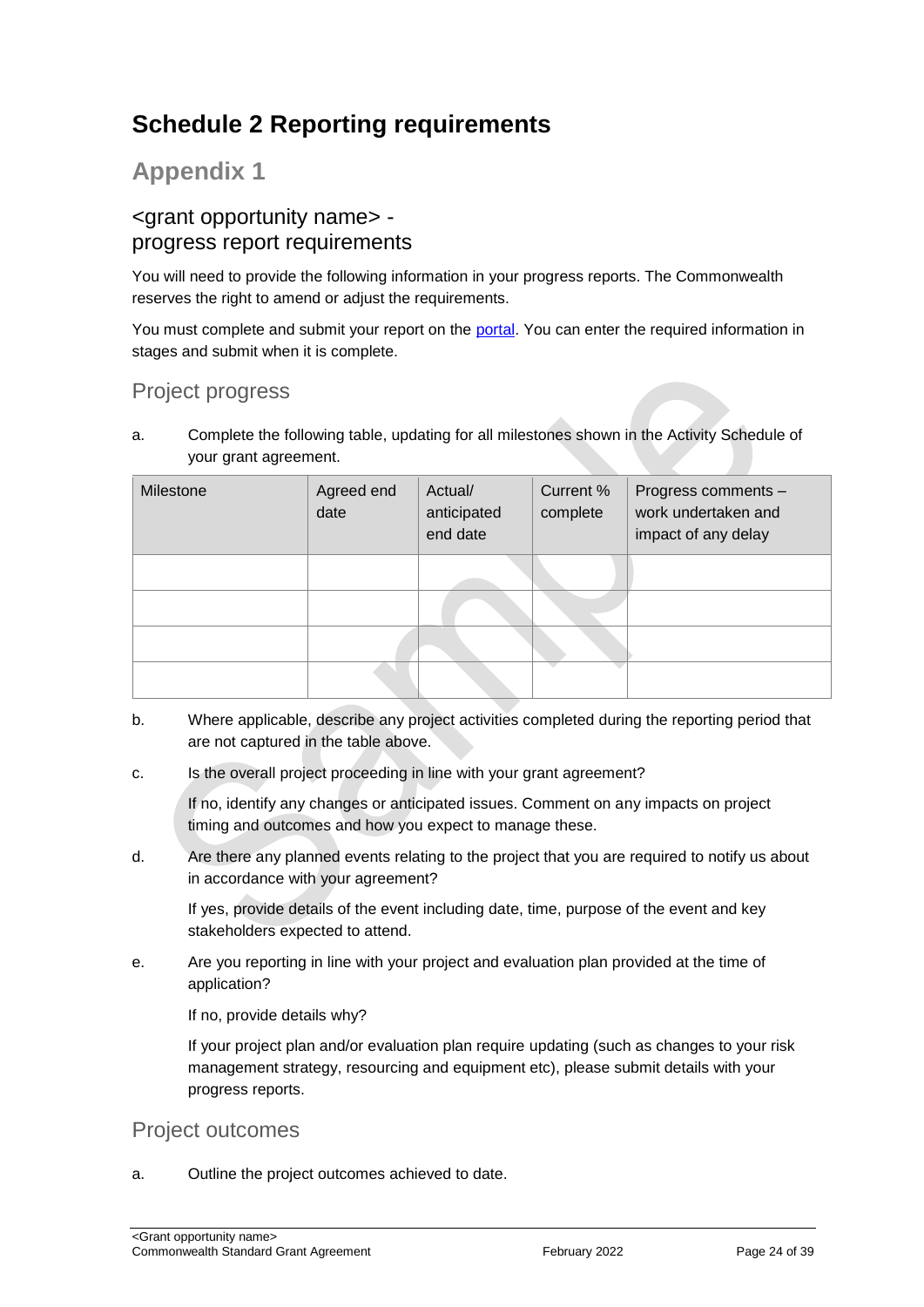# Project expenditure

Provide the following information about your eligible project expenditure. Eligible expenditure is divided into the same categories as the budget in your application.

If you are registered for GST, enter the GST exclusive amount. If you are not registered for GST, enter the GST inclusive amount. We may ask you to provide evidence of costs incurred.

Refer to the grant opportunity guidelines or contact us if you have any questions about eligible expenditure.

- a. What is the eligible expenditure you have incurred in this reporting period?
- b. What is the estimated eligible expenditure for the next reporting period?
- c. What is the estimated eligible expenditure for remaining reporting periods in current financial year (if applicable)?
- d. What is the estimated total eligible expenditure for future financial years?
- e. What is the estimated total eligible expenditure for the project?
- f. Briefly explain the reason for any changes between the forecast and actual expenditure for the current reporting period, and any significant changes to the forecast budget for the remainder of the project.
- g. Is the project expenditure broadly in line with the activity budget in the grant agreement? If no, explain the reasons.

### Project funding

a. Provide details of all contributions to your project other than the grant. This includes your own contributions as well as any contributions from government (except this grant), project partners or others.

### **Attachments**

- a. Attach any agreed evidence required with this report to demonstrate project progress.
- b. Attach copies of any published reports and promotional material, relating to the project.

### **Declaration**

You must ensure an authorised person completes the report and can declare the following:

- The information in this report is accurate, complete and not misleading and that I understand the giving of false or misleading information is a serious offence under the *Criminal Code 1995* (Cth).
- The activities identified in this report are for the purposes stated in the grant agreement.
- I am aware of the grantee's obligations under their grant agreement, including the need to keep the Commonwealth informed of any circumstances that may impact on the objectives, completion and/or outcomes of the agreed project.
- I am aware that the grant agreement empowers the Commonwealth to terminate the grant agreement and to request repayment of funds paid to the grantee where the grantee is in breach of the grant agreement.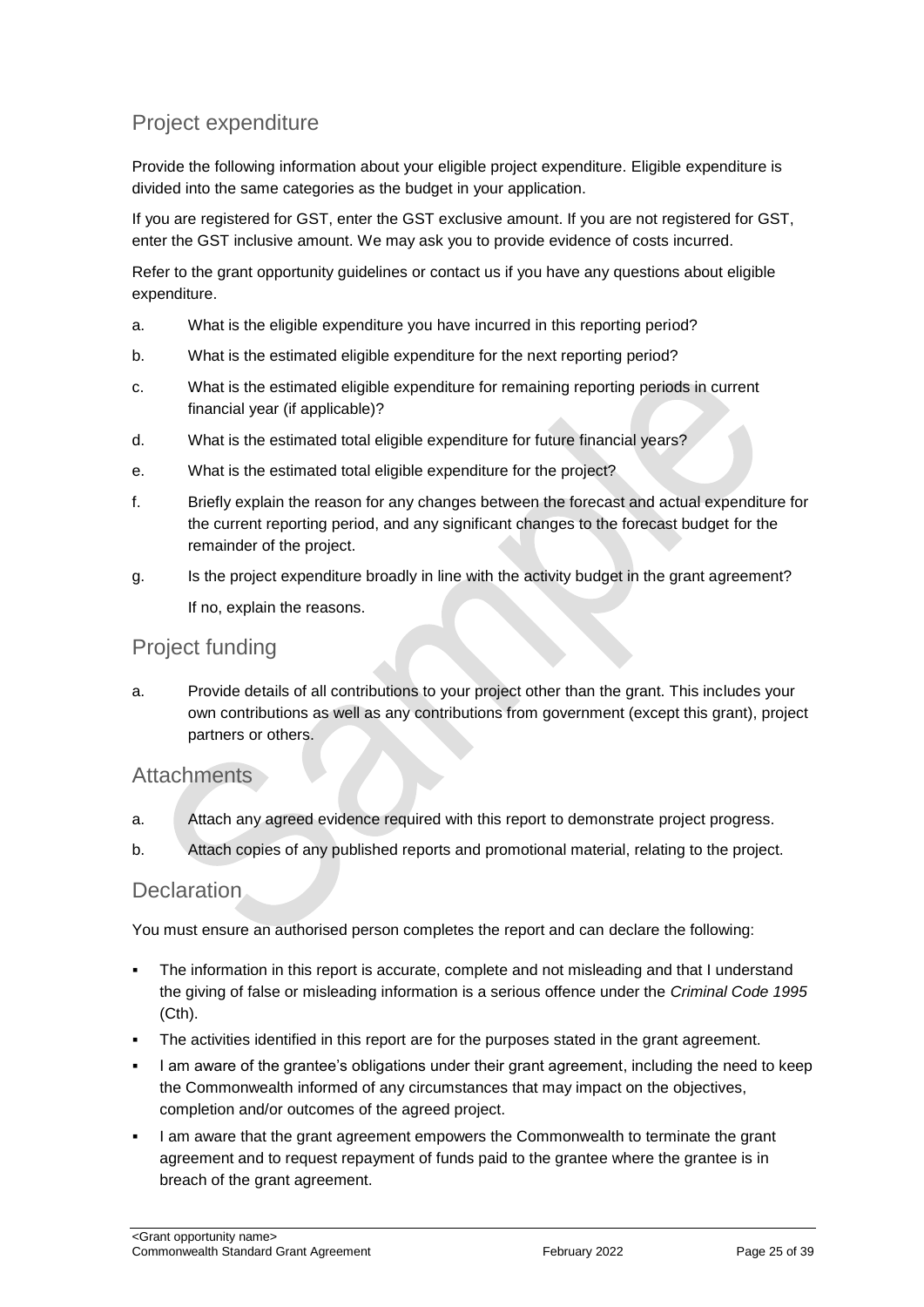# **Appendix 2**

# <grant opportunity name> end of project report requirements

You will need to provide the following information in your end of project report. The Commonwealth reserves the right to amend or adjust the requirements.

You must complete and submit your report on the [portal.](https://portal.business.gov.au/) You can enter the required information in stages and submit when it is complete.

# Project achievements

a. Complete the following table, updating for all milestones shown in the Activity Schedule of your grant agreement.

| Milestone | Agreed end<br>date | Actual/<br>anticipated<br>end date | Current %<br>complete | Progress comments -<br>work undertaken and<br>impact of any delay |
|-----------|--------------------|------------------------------------|-----------------------|-------------------------------------------------------------------|
|           |                    |                                    |                       |                                                                   |
|           |                    |                                    |                       |                                                                   |
|           |                    |                                    |                       |                                                                   |
|           |                    |                                    |                       |                                                                   |

- b. Where applicable, describe any project activities completed during the reporting period that are not captured in the table above.
- c. Are you reporting in line with your project and evaluation plan provided at the time of application?

If no, provide details why?

### Project outcomes

- a. Outline the project outcomes achieved by the project end date.
- b. Do the achieved project outcomes align with those specified in the grant agreement?

If no, explain why.

c. Are there any planned events relating to the project that you are required to notify us about in accordance with your agreement?

If yes, provide details of the event including date, time, purpose of the event and key stakeholders expected to attend.

### Project benefits

- a. What benefits has the project achieved?
- b. What ongoing impact will the project have?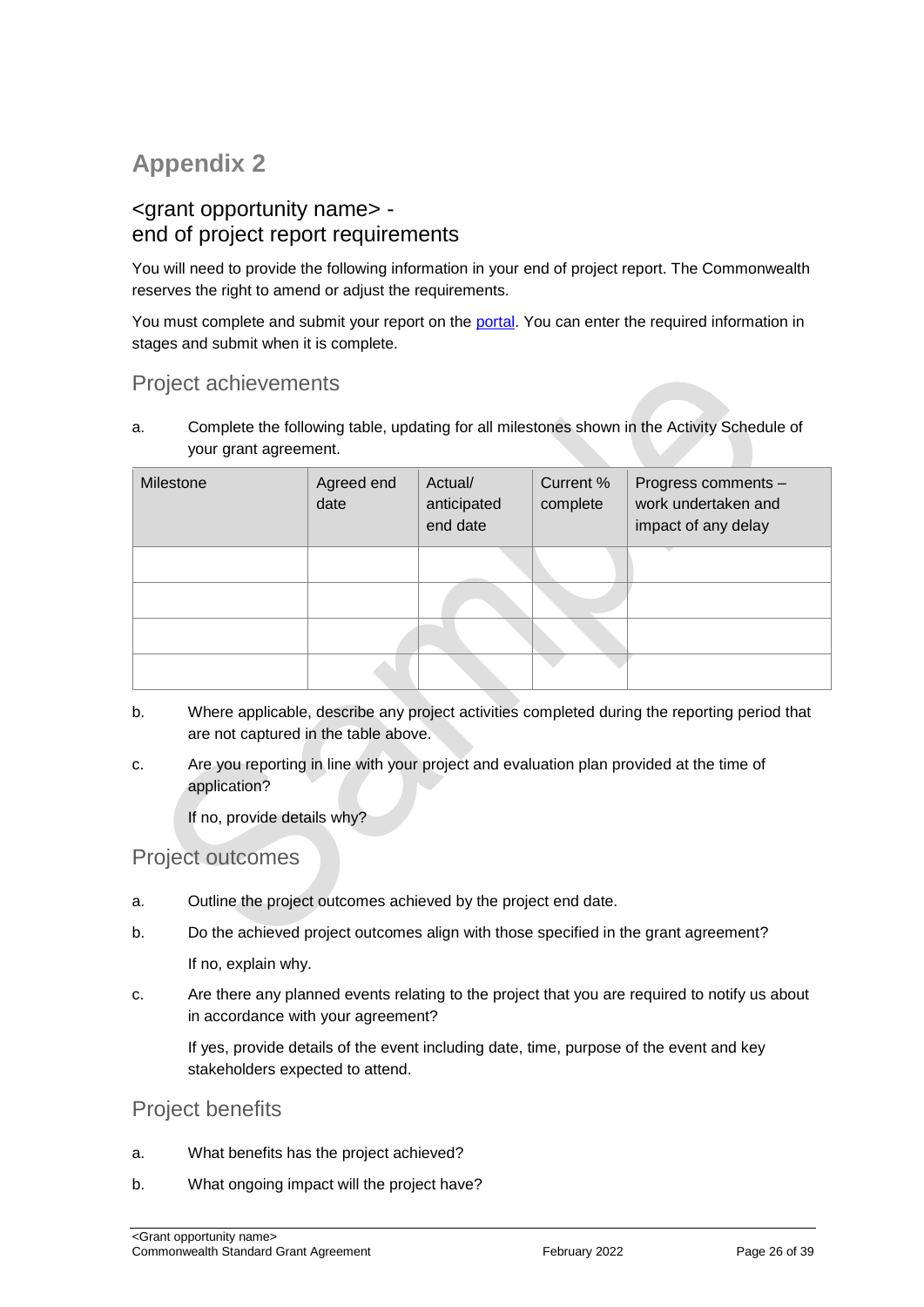- c. Did the project result in any unexpected benefits? If yes, explain why.
- d. Did the project result in any unexpected negative impacts? If yes, explain why.
- e. Is there any other information you wish to provide about your project? If yes, provide details.

# Total eligible project expenditure

a. Indicate the total eligible project expenditure incurred. Eligible expenditure is divided into the same categories as the budget in your application.

If you are registered for GST, enter the GST exclusive amount. If you are not registered for GST, enter the GST inclusive amount. We may ask you to provide evidence of costs incurred.

Refer to the grant opportunity guidelines or contact us if you have any questions about eligible expenditure.

- b. Provide any comments you may have to clarify any figures.
- c. Was the expenditure incurred in accordance with the activity budget in the grant agreement?

If no, explain the reason for a project underspend or overspend, or any other significant changes to the budget.

# Project funding

a. Provide details of all contributions to your project other than the grant. This includes your own contributions as well as any contributions from government (except this grant), project partners or others.

# Updated business indicators

a. Provide the following financial data for your organisation for your latest complete financial year.

These fields are mandatory and entering \$0 is acceptable if applicable.

- Financial year completed
- **Sales revenue (turnover)**
- Export revenue
- R&D expenditure
- Taxable income
- Number of employees including working proprietors and salaried directors (headcount)
- Number of independent contractors (headcount)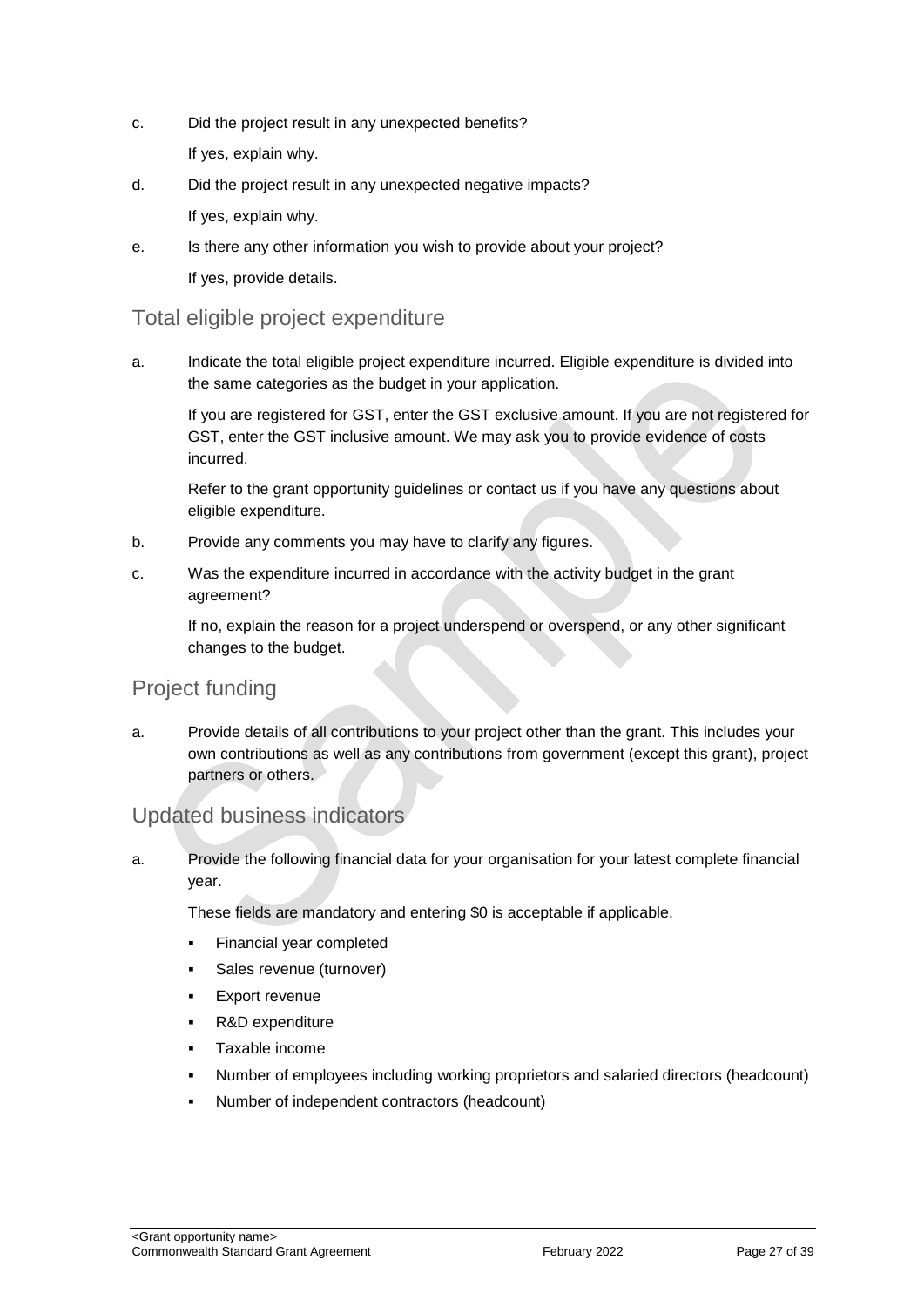# **Attachments**

- a. Attach any agreed evidence required with this report to demonstrate progress or successful completion of your project.
- b. Attach copies of any published reports and promotional material, relating to the project.

### **Declaration**

You must ensure an authorised person completes the report and can declare the following:

- The information in this report is accurate, complete and not misleading and that I understand the giving of false or misleading information is a serious offence under the *Criminal Code 1995* (Cth).
- The grant was spent is in accordance with the grant agreement.
- I am aware of the grantee's obligations under their grant agreement, including survival clauses.
- I am aware that the grant agreement empowers the Commonwealth to terminate the grant agreement and to request repayment of funds paid to the grantee where the grantee is in breach of the grant agreement.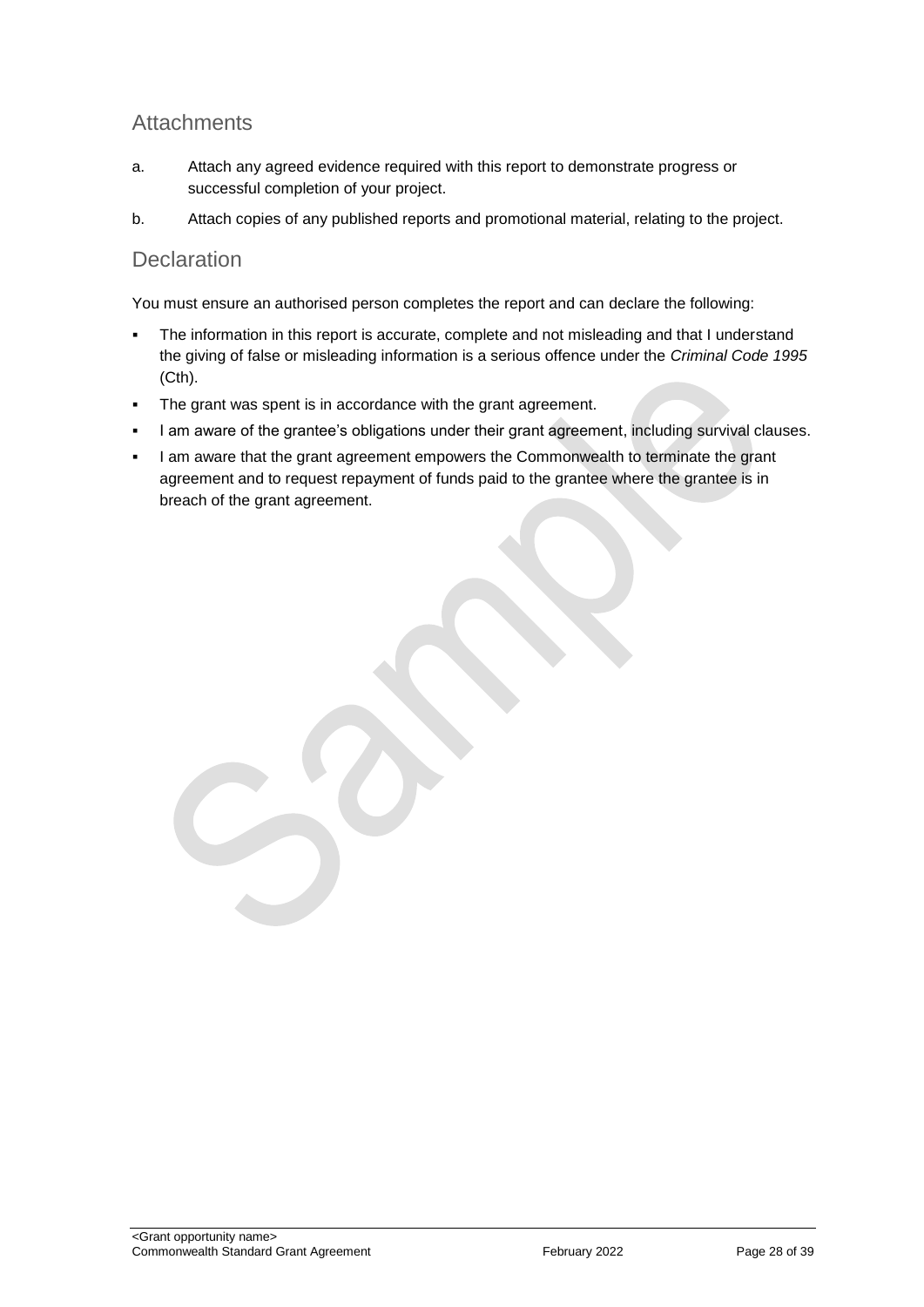# **Appendix 3**

# Independent audit report

# **Background**

These templates assist Grantees (and their auditors) to understand the audit requirements under a Commonwealth grant agreement administered by the Department of Industry, Science, Energy and Resources. For further information contact us on 13 28 46 or at business.gov.au.

When an independent audit report is required under our grant agreements the Grantee must provide us with:

- a statement of grant income and expenditure against the expenditure categories under the grant agreement (attachment A)
- an independent audit report on the statement of grant income and expenditure (attachment B)
- certification of certain matters by the auditor (attachment C).

You can find additional information on the grant opportunity relevant to your grant at [business.gov.au](https://www.business.gov.au/) or by calling us on 13 28 46.

# Eligible expenditure

Advice on eligible expenditure for projects under the grant opportunity can be found in grant opportunity guidelines. These guidelines are revised from time to time and therefore more than one version of the document may exist. The relevant guidelines are those that were effective at the time the Grantee's application was accepted.

It is essential that Grantees and their auditors understand the eligible expenditure requirements because these determine whether, and the extent to which, certain costs are reportable and claimable.

The amount of grant funding we approve is based on the Grantee's estimated eligible expenditure, as provided in their application. However, the grant funding any Grantee is ultimately entitled to receive is determined against actual eligible expenditure incurred and paid for on the project. The grant amount specified in the grant agreement is the **maximum** amount the Grantee may be paid.

The expenditure reported in the 'statement of grant income and expenditure' at attachment A must represent actual 'eligible expenditure' paid on the project during that period.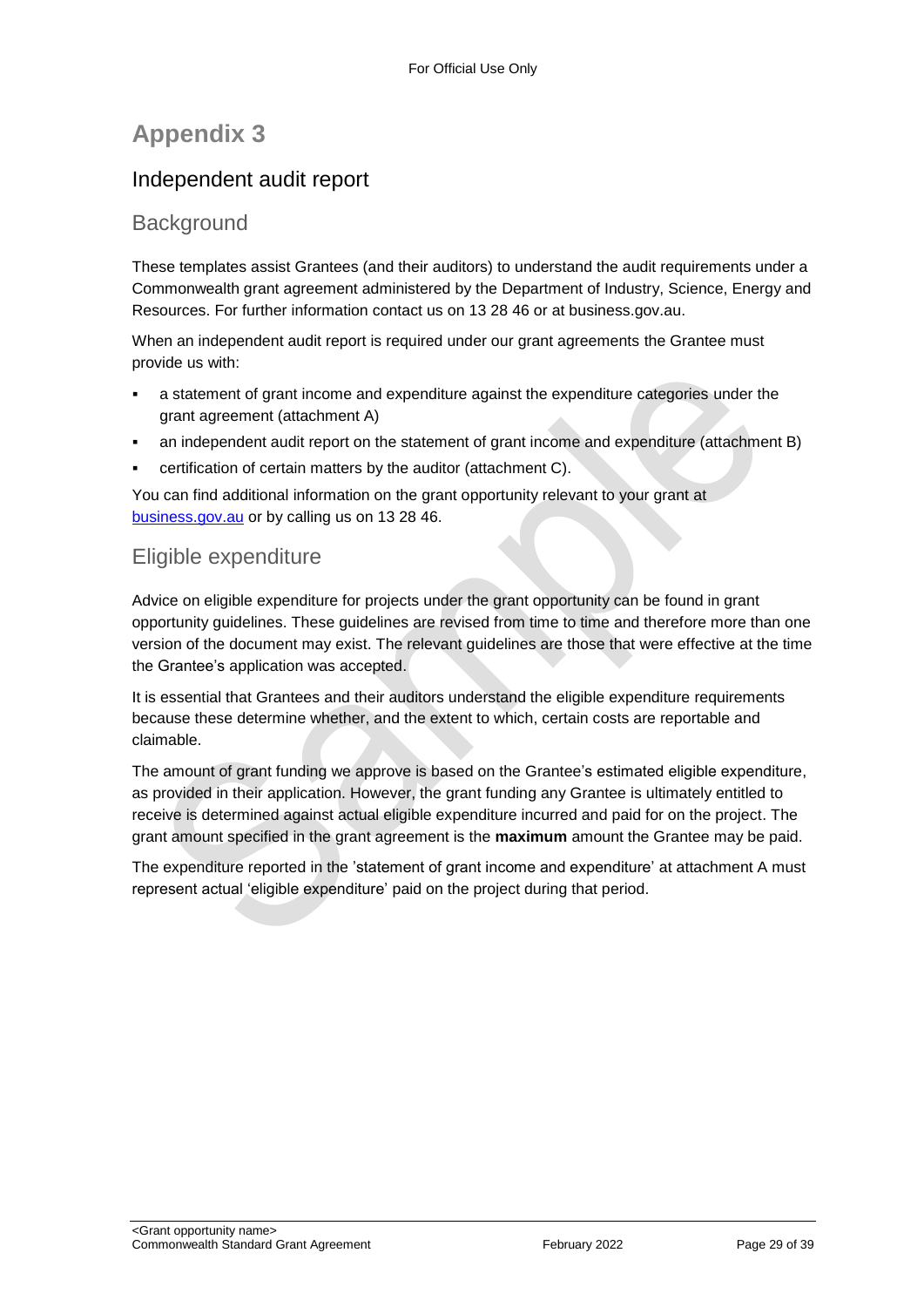| Grant opportunity<br>name      | [grant opportunity name]                                  |
|--------------------------------|-----------------------------------------------------------|
| Project number                 | [project number]                                          |
| Grantee                        | [organisation]                                            |
| Project title                  | [project title]                                           |
| Reporting period start<br>date | [project start date or other reporting period start date] |
| Reporting period end<br>date   | [project end date or other reporting period end date]     |

# Attachment A – Statement of grant income and expenditure

This statement of grant income and expenditure must be prepared by the Grantee and contain the following:

- Statement of funds, Grantee contributions and other financial assistance\*
- Statement of eligible expenditure\*
- Notes to the statement of eligible expenditure, explaining the basis of compilation
- Certification by directors of the Grantee
- \*We will compare this information to that detailed in the grant agreement.
- 1. Statement of funds, Grantee contributions and other financial assistance

Complete the following table for all cash [and in-kind] contributions for your project for the period in question, including

- the grant
- other government funding
- your own contributions
- partner or other third party contributions
- any additional private sector funding.

Insert rows as required.

| Contributor         | Cash amount (GST<br>excl) | [Estimated in-kind<br>amount (GST excl)] | Total (GST excl) |
|---------------------|---------------------------|------------------------------------------|------------------|
| Grant               | \$[enter amount]          | \$[enter amount]                         | \$[enter amount] |
| Grantee             | \$[enter amount]          | \$[enter amount]                         | \$[enter amount] |
| [enter contributor] | \$[enter amount]          | \$[enter amount]                         | \$[enter amount] |
| [enter contributor] | \$[enter amount]          | \$[enter amount]                         | \$[enter amount] |
| Total               | \$[enter amount]          | \$[enter amount]                         | \$[enter amount] |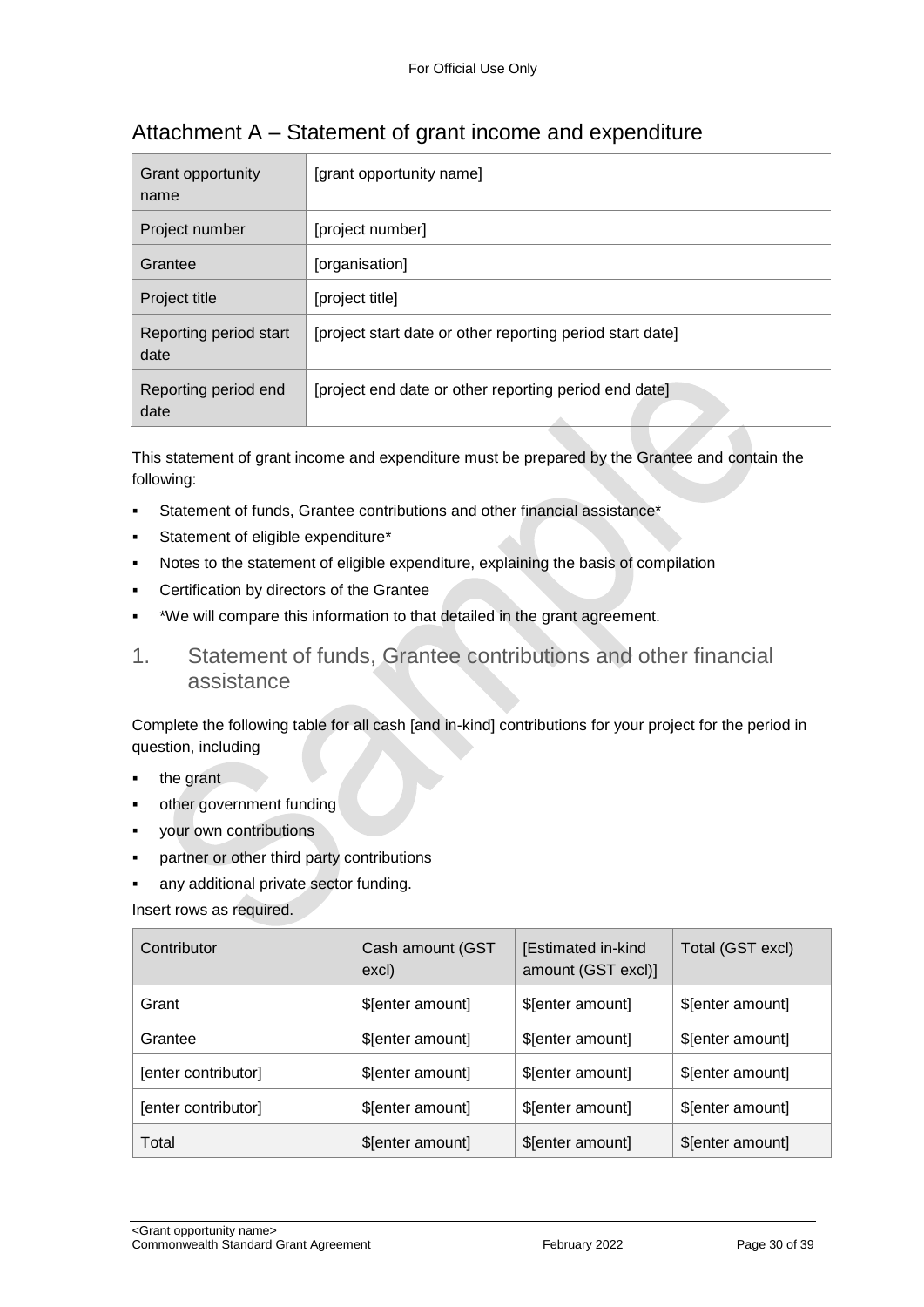# 2. Statement of eligible expenditure

You must provide detail of the eligible expenditure that has been incurred and paid for during the reporting period in the 'Statement of eligible expenditure' spreadsheet.

Comment on any variance between the expenditure items and amounts detailed in the grant agreement and the actual items and amounts detailed in the attached statement of eligible expenditure.

[enter details]

# 3. Note to the statement of eligible expenditure

### **3.1 Eligible expenditure**

The eligible expenditure as reported in the statement of eligible expenditure is in accordance with the grant opportunity guidelines.

#### **3.2 Basis of compilation**

This statement of eligible expenditure has been prepared to meet the requirements of the grant agreement between [enter Grantee name] and the Commonwealth represented by the Department of Industry, Science, Energy and Resources. Significant accounting policies applied in the compilation of the statement of grant income and expenditure include the following:

[enter details]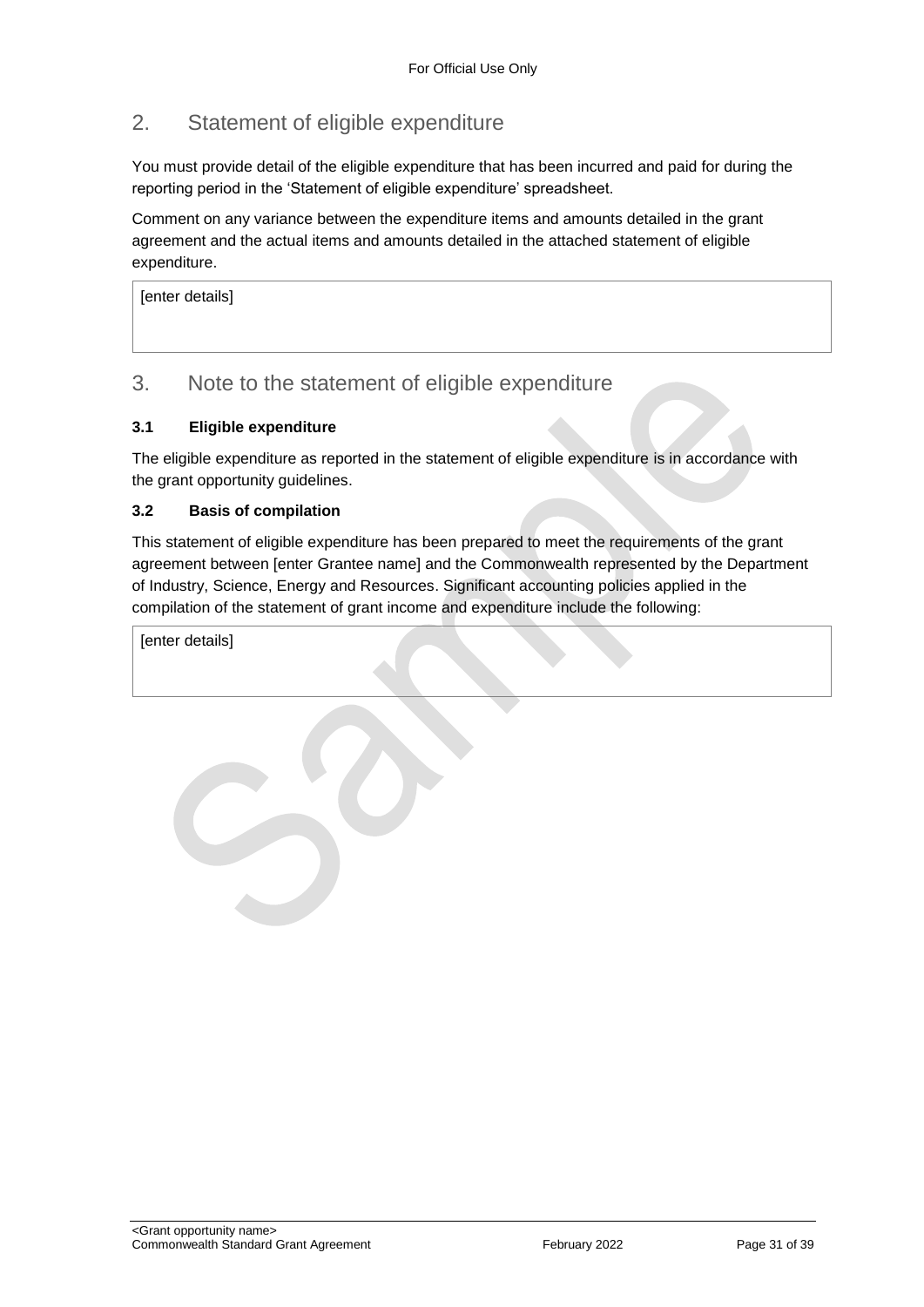# 4. Certification by directors [if not director, replace with appropriate equivalent]

#### [Grantee name]

[Project number]

For the period [dd/ mm/yyyy] to [dd/ mm/yyyy]

We confirm that, to the best of our knowledge and believe, having made such enquiries as we considered necessary for the purpose of appropriately informing ourselves:

#### **Statement of grant income and expenditure**

- a. We have fulfilled our responsibilities for the preparation of the statement of grant income and expenditure in accordance with the cash basis of accounting and the terms of the grant agreement with the Commonwealth, represented by the Department of Industry, Science, Energy and Resources dated [enter date]; in particular, the statement of grant income and expenditure presents fairly in accordance therewith.
- b. All events subsequent to the date of the statement of grant income and expenditure which require adjustment or disclosure so as to present fairly the statement of grant income and expenditure, have been adjusted or disclosed.
- c. [Where applicable] The effects of uncorrected misstatements are immaterial, both individually and in the aggregate, to the statement of grant income and expenditure as a whole. A list of the uncorrected misstatements is attached to this representation letter.
- d. That all Grantee contributions and other financial assistance were spent for the purpose of the project and in accordance with the grant agreement and that the Grantee has complied with the grant agreement and relevant accounting policies.
- e. That salaries and allowances paid to persons involved in the project are in accordance with any applicable award or agreement in force under any relevant law on industrial or workplace relations.

| Signature       |              |
|-----------------|--------------|
| Name            | [enter name] |
| <b>Director</b> |              |
| Date            | [dd/mm/yyyy] |
|                 |              |
|                 |              |
|                 |              |
| Name            | [enter name] |
| <b>Director</b> |              |
| Date            | [dd/mm/yyyy] |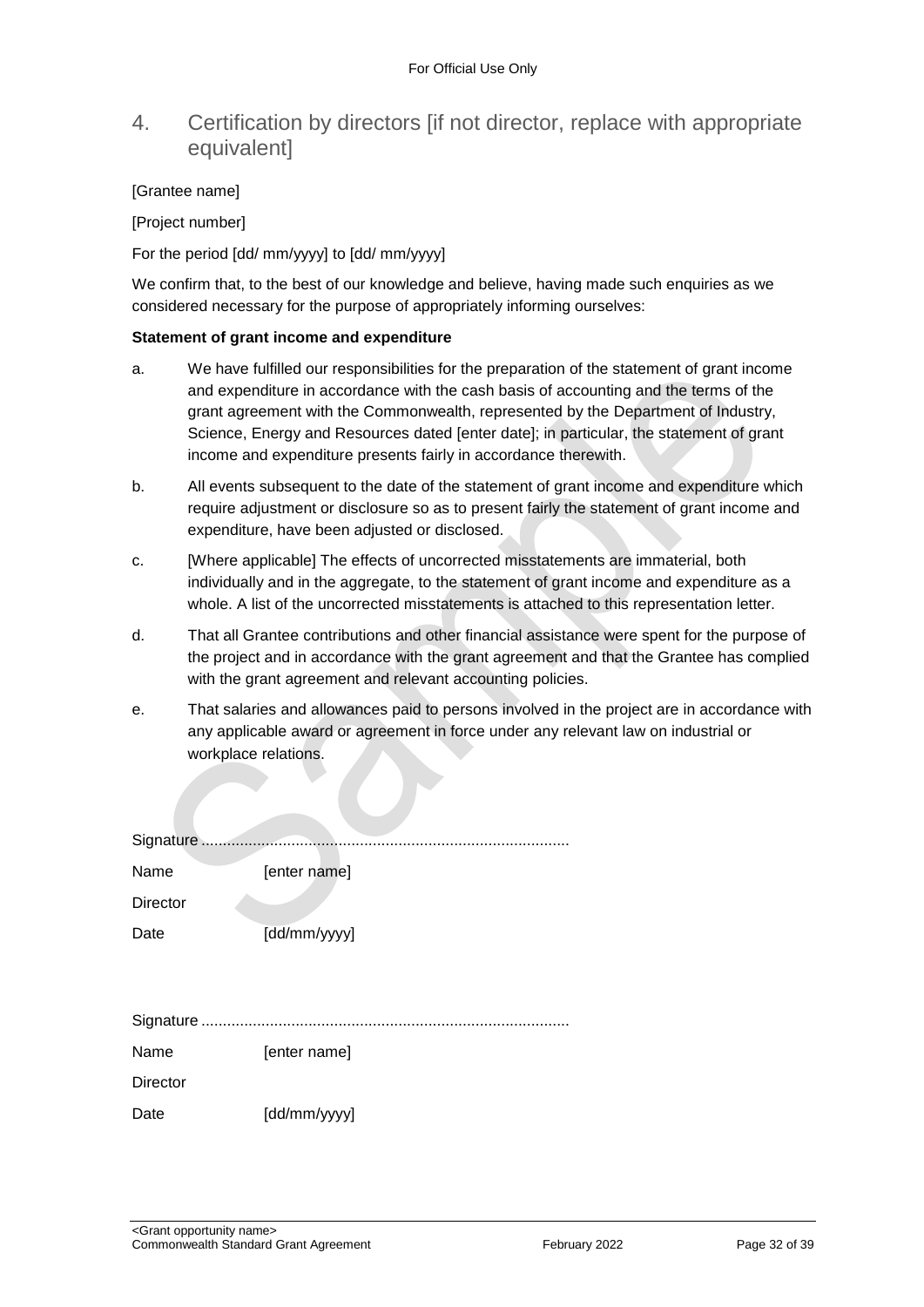# 5. For Auditor use only

I certify that this statement of grant income and expenditure is the one used to prepare my independent audit report dated [enter date] for the Department of Industry, Science, Energy and Resources.

Signature ...................................................................................... Name [enter name] Position [enter position] Auditor's employer [enter employer name] Date [dd/mm/yyyy]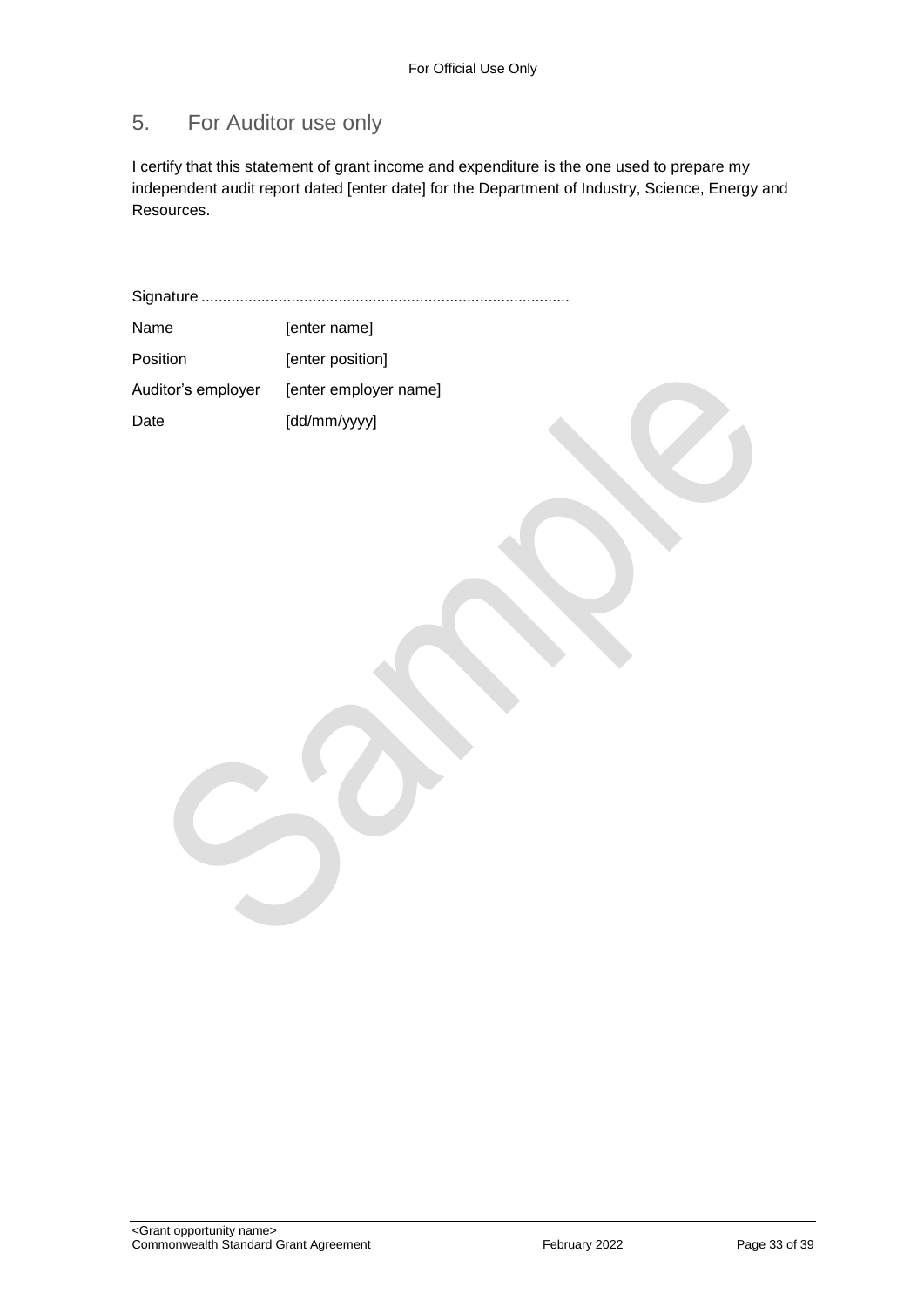# Attachment B - Independent audit report

### **Background for auditors**

The purpose of the independent audit report is to provide us with an auditor's opinion on the Grantee's statement of grant income and expenditure. The statement of grant income and expenditure is prepared by the Grantee to correspond with the expenditure reported to the department by the Grantee for the same period, in the process of claiming grant payments.

The independent audit report must be prepared by a person who is an approved auditor.

An approved auditor is a person who is:

- a. registered as a company auditor under the *Corporations Act 2001* or an appropriately qualified member of Chartered Accountants Australia and New Zealand, or of CPA Australia or the Institute of Public Accountants; and
- b. not a principal, member, shareholder, officer, agent, subcontractor or employee of the Grantee or of a related body corporate or a Connected Entity.

The audit should be undertaken and reported in accordance with Australian Auditing Standards.

The independent audit report must follow the required format and include any qualification regarding the matters on which the auditor provides an opinion. We may follow up any qualifications with the Grantee or auditor. The independent audit report must be submitted on the auditor's letterhead.

Auditors must comply with the professional requirements of Chartered Accountants Australia and New Zealand, CPA Australia and the Institute of Public Accountants in the conduct of their audit.

If the auditor forms an opinion that the statement of grant income and expenditure does not give a true and fair view of the eligible expenditure for the period, the independent audit report should be qualified and the error quantified in the qualification section of the independent audit report.

The required independent audit report format follows.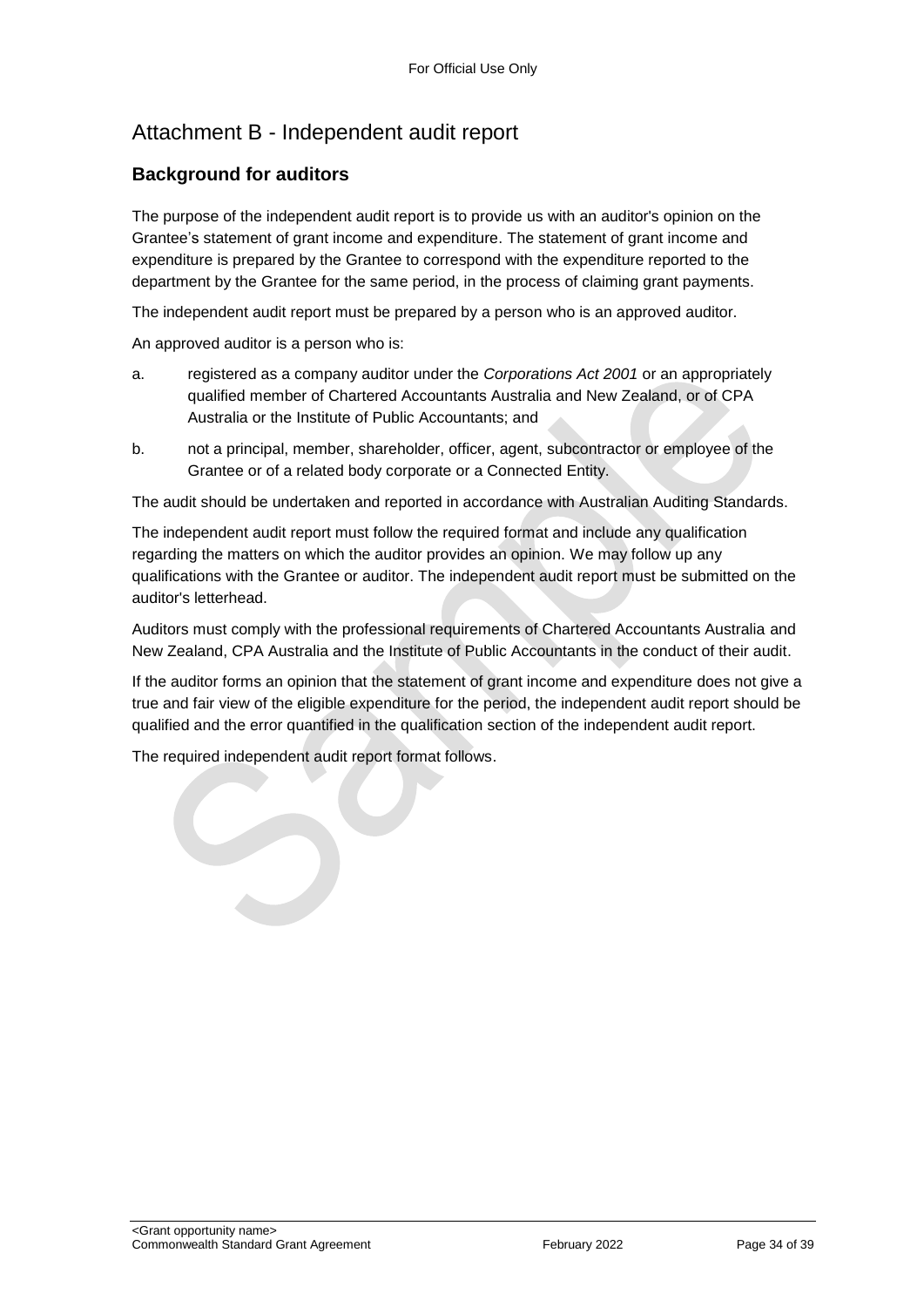# **Auditor's report**

Independent audit report in relation to [Grantee name]'s statement of grant income and expenditure to the Commonwealth, represented by the Department of Industry, Science, Energy and Resources (the department).

We have audited:

- a. the accompanying statement of grant income and expenditure of [Grantee name] for the period [dd/mm/yyyy] to [dd/mm/yyyy], a summary of significant accounting policies and other explanatory information, and management's attestation statement thereon (together "the financial statement"). The financial statement has been prepared by management using the cash basis of accounting described in note 3.2 to the financial statement; and
- b. [Grantee name]'s compliance with the terms of the grant agreement between [Grantee name] and the Commonwealth dated [date of agreement] for the period [dd/mm/yyyy] to [dd/mm/yyyy] (the grant agreement).

We have:

- a. reviewed [Grantee name]'s statement of labour costs in support of its claim of eligible expenditure[; and
- b. performed limited assurance procedures on [Grantee name]'s statement of employee numbers under the grant agreement].

#### *Management's responsibility*

Management is responsible for:

- a. the preparation and fair presentation of the financial statement in accordance with the basis of accounting described in note 3.2, this includes determining that the cash basis of accounting is an acceptable basis for the preparation of the financial statement in accordance with the grant agreement;
- b. compliance with the terms of the grant agreement;
- c. the preparation of the statement of employee numbers and labour costs in support of eligible expenditure; and
- d. such internal control as management determines is necessary to:
	- i enable the preparation of the financial statement and the statement of [employee numbers and ]labour costs that are free from material misstatement, whether due to fraud or error; and
	- ii enable compliance with the terms of the grant agreement.

#### *Auditor's responsibility*

Our responsibilities are:

- a. To express an opinion, based on our audit, on:
	- i the financial statement; and
	- ii [Grantee name]'s compliance, in all material respects, with the terms of the grant agreement; and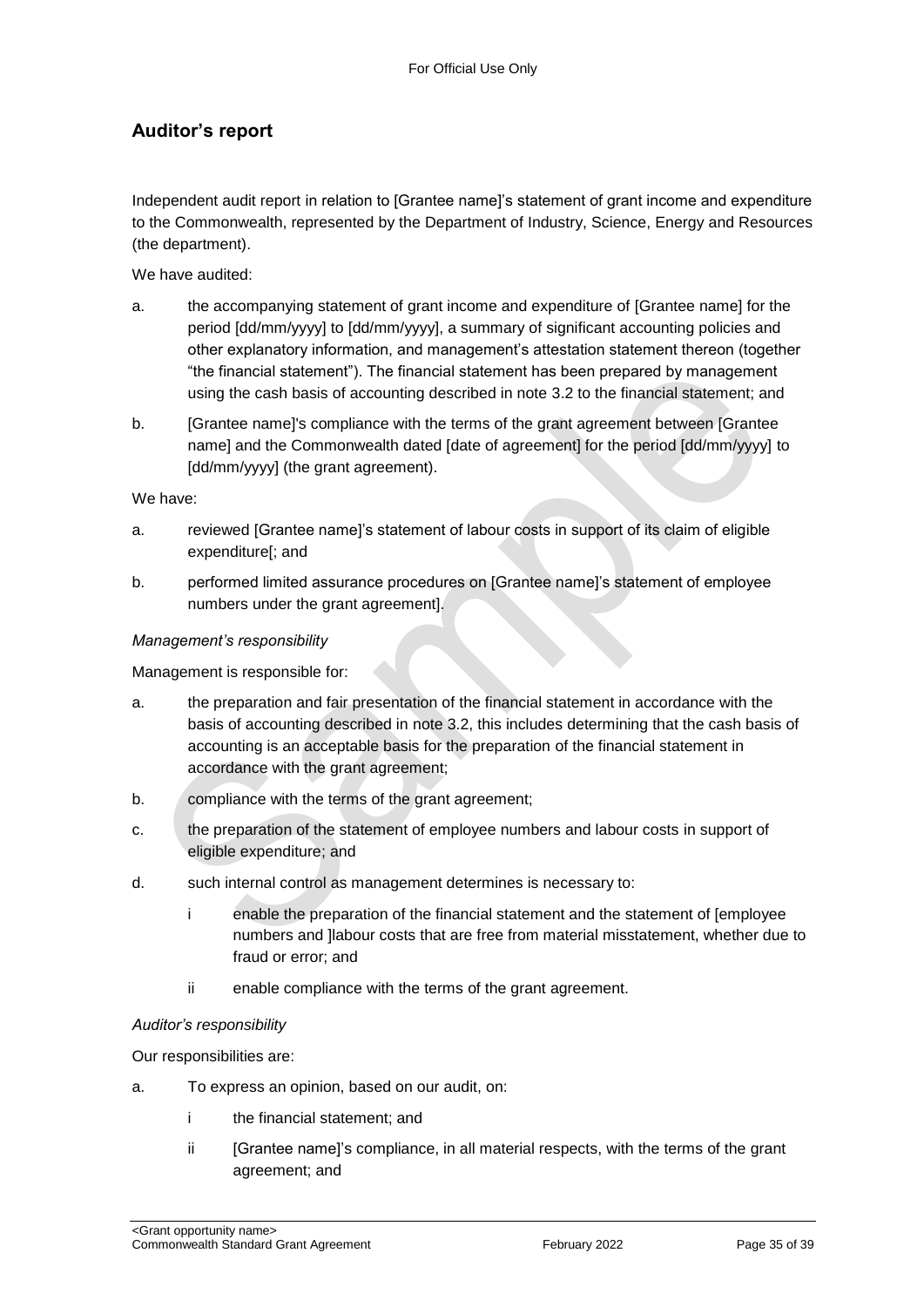b. To conclude based on:

- i our review procedures, on the statement of labour costs; and
- ii our limited assurance procedures on the statement of employee numbers.

We conducted our audit of the financial statement in accordance with Australian Auditing Standards; our audit of compliance with the grant agreement in accordance with ASAE 3100, our review of the statement of labour costs in accordance with ASRE 2405[; and our limited assurance procedures on employee numbers in accordance with ASAE 3000]. The applicable Standards require that we comply with relevant ethical requirements and plan and perform our work to:

- a. obtain reasonable assurance about whether the financial statement is free from material misstatement and that [Grantee name] has complied, in all material respects, with the terms of the grant agreement; and
- b. obtain limited assurance as to whether anything has come to our attention that causes us to believe that the statements of employee numbers and labour costs are materially misstated.

An audit involves performing procedures to obtain audit evidence about the amounts and disclosures in the financial statement and about the Grantee's compliance with the grant agreement. The procedures selected depend on the auditor's judgement, including the assessment of the risks of material misstatement of the financial statement, whether due to fraud or error. In making those risk assessments, the auditor considers internal control relevant to the Grantee's preparation and fair presentation of the financial statement, and to the Grantee's compliance with the grant agreement, in order to design audit procedures that are appropriate in the circumstances, but not for the purpose of expressing an opinion on the effectiveness of the Grantee's internal control. An audit also includes evaluating the appropriateness of accounting policies used by management, as well as evaluating the overall presentation of the financial statement.

A review consists of making enquiries and applying analytical and other review procedures. A review is substantially less in scope than an audit conducted in accordance with Auditing Standards and consequently does not enable us to obtain assurance that we would become aware of all significant matters that might be identified in an audit. Accordingly, we do not express an audit opinion on the statement of labour costs.

A limited assurance engagement undertaken in respect of the statement of employee numbers, in accordance with ASAE 3000 involves [level of detail about procedures to be determined by the auditor]. The procedures performed in a limited assurance engagement vary in nature and timing from, and are less in extent than for, a reasonable assurance engagement; and consequently, the level of assurance obtained in a limited assurance engagement is substantially lower than the assurance that would have been obtained had a reasonable assurance engagement been performed.

We believe that the evidence we have obtained is sufficient and appropriate to provide a basis for our audit opinion, review and limited assurance conclusions.

#### *Opinion*

In our opinion:

a. the financial statement presents fairly, in all material respects, the grant income and expenditure of [Grantee name] for the period [dd/mm/yyyy] to [dd/mm/yyyy] in accordance with the cash basis of accounting described in note 3.2 and the terms of the grant agreement, dated [date of agreement], with the Commonwealth; and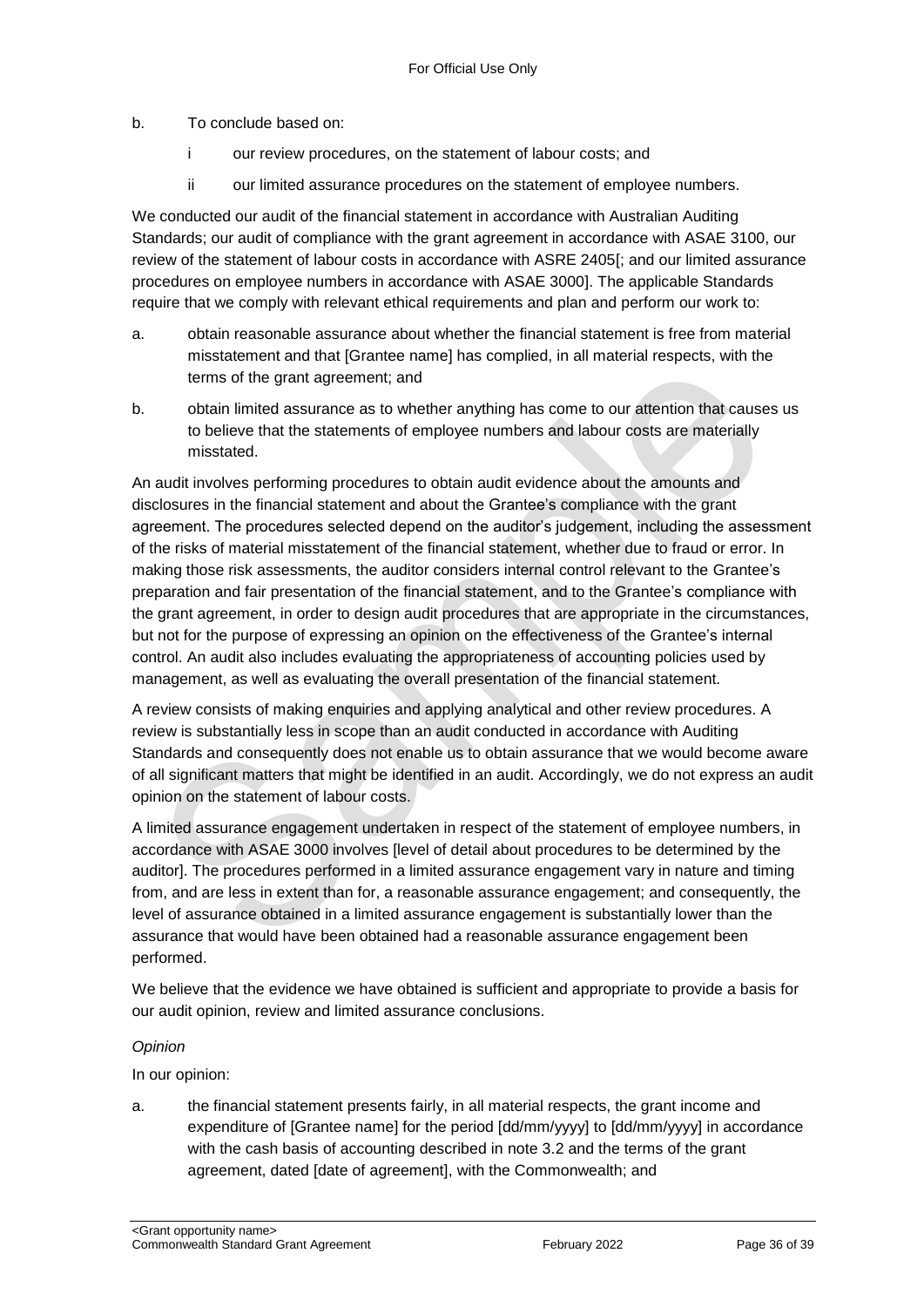b. [Grantee name] has complied, in all material respects, with the requirements of the grant agreement between the organisation and the Commonwealth dated [date of agreement], for the period [dd/mm/yyyy] to [dd/mm/yyyy].

### *Basis of Accounting and Restriction on Distribution*

Without modifying our opinion, we draw attention to note 3.2 to the financial statement, which describes the basis of accounting. The financial statement is prepared to provide information to the department in accordance with the grant agreement, dated [date of agreement]. As a result, the financial statement may not be suitable for another purpose.

#### *Use of Report*

This report has been prepared for [Grantee name] and the department in accordance with the requirements of the grant agreement between [Grantee name] and the Commonwealth, dated [date of agreement]. We disclaim any assumption of responsibility for any reliance on this report to any persons or users other than [Grantee name] and the department, or for any purpose other than that for which it was prepared.

#### *Conclusions*

Based on:

- a. Our review, which is not an audit, nothing has come to our attention that causes us to believe that the statement of labour costs in the period [dd/mm/yyyy] to [dd/mm/yyyy] is not, in all material respects, fairly presented in accordance with the grant agreement dated [date of agreement] with the Commonwealth[; and
- b. The procedures we have performed and the evidence we have obtained, nothing has come to our attention that causes us to believe that the statement of employee numbers as at [dd/mm/yyyy] is not prepared, in all material respects, in accordance with the grant agreement dated [date of agreement] with the Commonwealth].

| Auditor's signature |                       |
|---------------------|-----------------------|
| Name                | [enter name]          |
| Auditor's employer  | [enter employer name] |
| Employer's address  | [enter address]       |
| Qualifications      | [enter qualification] |
| Position            | [enter position]      |
| Date                | [dd/mm/yyyy]          |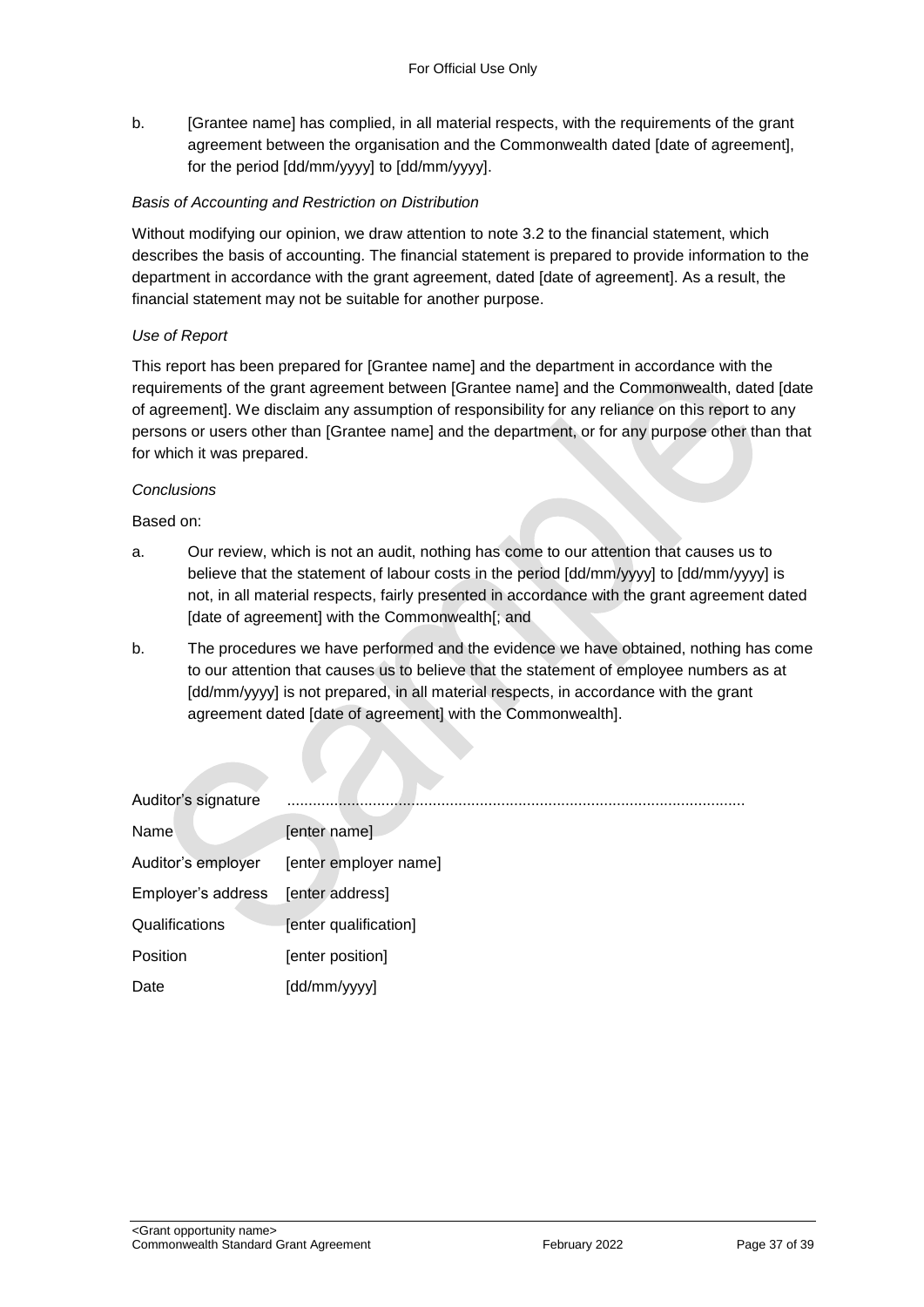# Attachment C - Certification of certain matters by the auditor

The department also requires a certification of certain matters by the auditor in addition to the independent audit report. This should be submitted with the statement of grant income and expenditure and independent audit report.

The auditor who signs this certification must also initial and date a copy of the Grantee's statement of eligible expenditure. The department will not accept an independent audit report that lacks this attachment.

The required format of certification is on the following page.